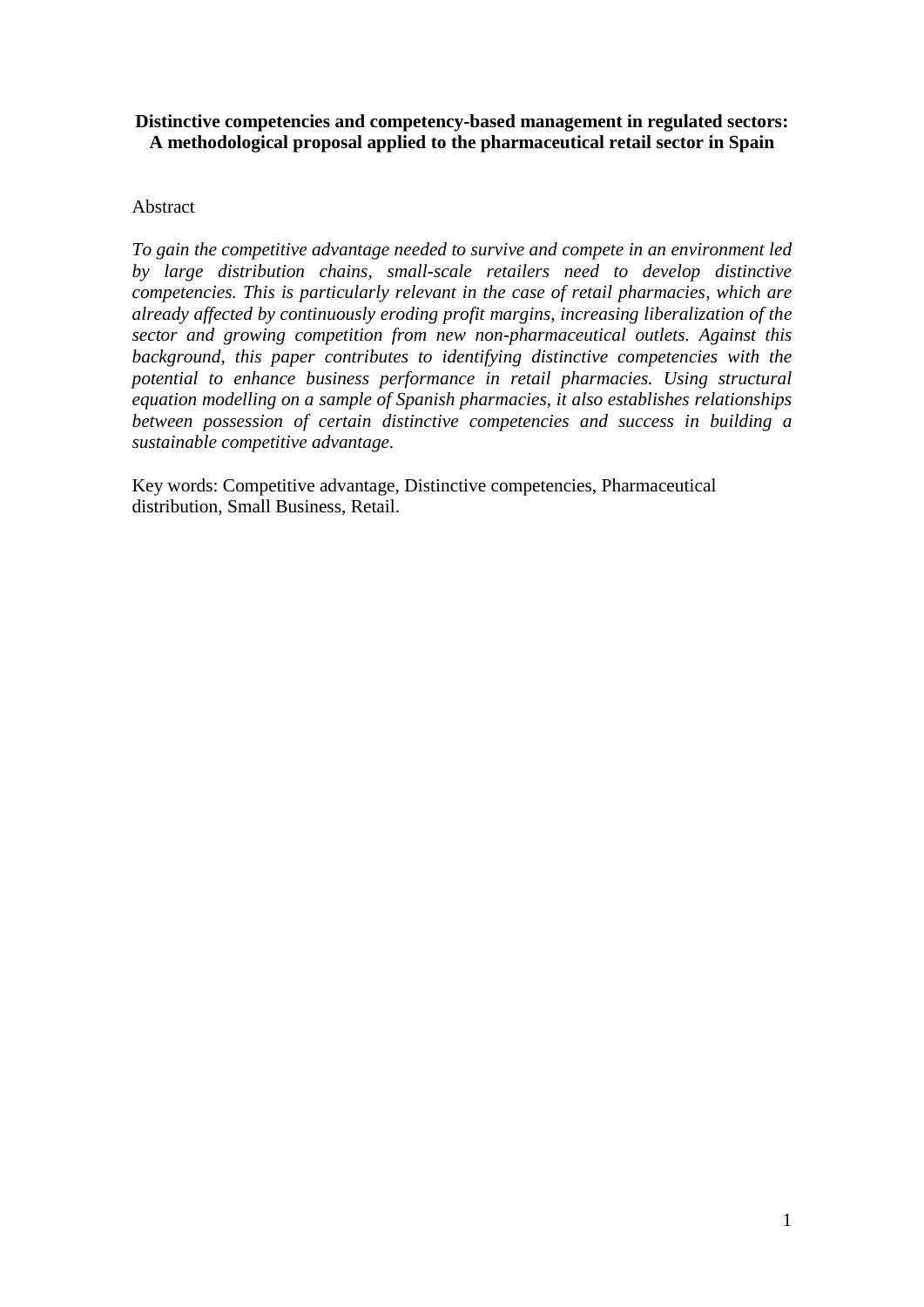#### *1. Introduction*

The resource and capability theory, which has become a dominant paradigm in the management literature (Lavie 2006), enjoys widespread theoretic and empirical support, albeit not in the same measure (Newbert 2007). As part of a firm's resource base (Teece et. al., 1997), distinctive competencies are the skills, knowledge and capabilities which, according to Mooney (2007) share the characteristics of being visible to customers, superior to those of rival firms and difficult to imitate. When strategically implemented, these distinctive competencies can lead to sustainable competitive advantages. Nevertheless, as Voigt et. al. (2016) suggest in their research, competitive advantages are losing relevance within the current turbulent global economic environment. They propose to add innovation processes as a way to preserve firms market position.

There is an extensive literature on the relationships between distinctive competencies and firm performance (e.g., Snow and Hrebiniak 1980; Dess and Robinson 1984; Conant et. al., 1990; Martin et. al., 2017) and between distinctive competencies and competitive advantage (e.g., Stoner 1987; Lado et. al., 1992; Conant et. al., 1993). However, most of the research evidence regarding these relationships relates to large firms and industrial companies (Neil 1986; Dröge et. al., 1994). Despite being one of the basic components of the social and economic structure of most cultures, the small-scale retail sector has rarely been the focus of interest in this respect. Most of the research on the relationships among distinctive competencies, firm performance and competitive advantage have concentrated on medium-sized and large firms (Hitt and Ireland 1985; Miller et. al., 1997).

Still fewer attempts have been made to analyze the potential of distinctive competencies to create competitive advantages in regulated retail sectors. Competition is limited in these sectors, the environment is less aggressive, and thus, the incentives for management improvements have diminished (Carman and Domínguez, 2001). However, training and development for owners and employees within the pharmaceutical sector remains a key factor for the firm to survive and succeed (Srinivas and Suresh 2014). Given the lack of scope in regulated markets for certain competitive advantages, such as the unrestricted siting of outlets, competency-based management and the development of distinctive competencies can still play an important role.

Although these theories were adapted in the course of time to apply to small firms, the findings were largely limited and inconclusive, since the approach used to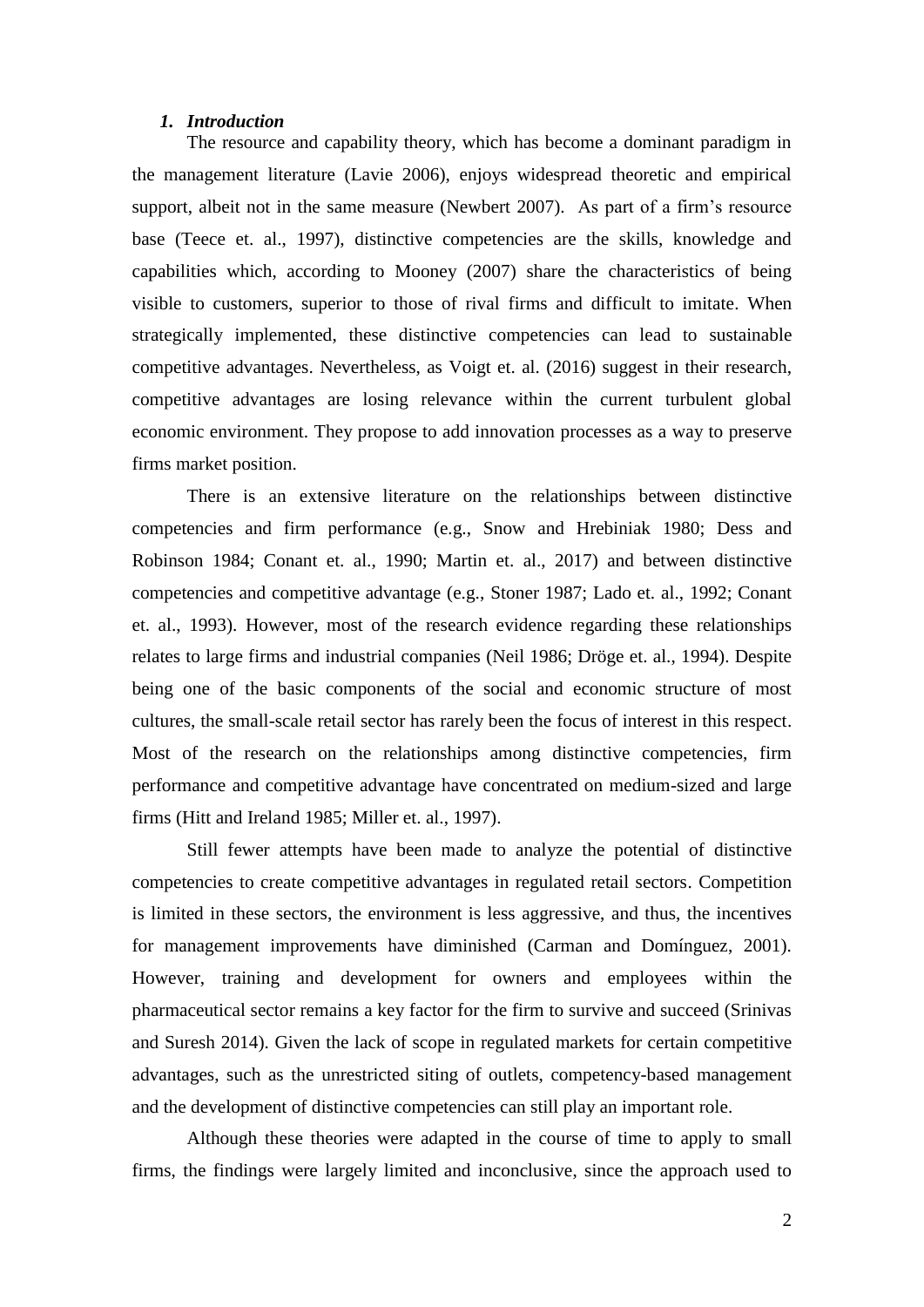obtain the approximations failed to consider their specific characteristics (Huck and McEwen 1991). This premise motivates our desire to provide some insight on the key factors of success in small firms and small-scale retailers in particular. From the literature and previous studies, it appears clear that success is closely linked to possessing and securing a competitive advantage (Wagner and Hollenbeck, 2014). This paper therefore focuses on analyzing the potential of distinctive competencies to generate competitive advantages in a strictly regulated environment, such as that of the retail distribution of pharmaceutical products. This requires finding a suitable means to measure the degree of acquisition of a competitive advantage, but the wide range of research on the topic has provided tested indicators. The ultimate aim of the paper is to identify potential areas within the scope of small-scale retailers that will enable them to acquire these competitive advantages.

The remainder of the paper is organized as follows. Section 2 offers a brief discussion of the conceptual framework. Section 3 describes the empirical research setting: retail pharmaceutical distribution in Spain. The research method is explained in Section 4. Section 5 identifies distinctive competencies and analyzes the impact of each of these on the performance of retail pharmacies and the generation of competitive advantages. The limitations and conclusions of the study are set out in Sections 6 and 7.

#### *2. Conceptual Framework*

The resources and capabilities theory shocked the field of strategic management prompting a significant change in the concept of what constitutes a performancedetermining factor in business. It is a theory that places the emphasis on two concepts arising in works such as Barney (1991), Grant (1991) and, Amit and Schoemaker (1993): resources and capabilities and competitive advantage.

The idea of resources and capabilities focuses on sources of heterogeneity among firms. Even within the same sector or geographical location, all firms differ in terms of resource and skill endowment. It is their skill in managing these factors and developing the necessary competencies to integrate them into the firm that is the source of their competitive capacity. Resources and capabilities, therefore, provide the foundations of competitive advantage, which is the second key concept in this framework (Wernerfelt 1984). Competitive advantage is the capacity to generate a sustained improvement in average revenues (Barney 1991). To meet this objective, the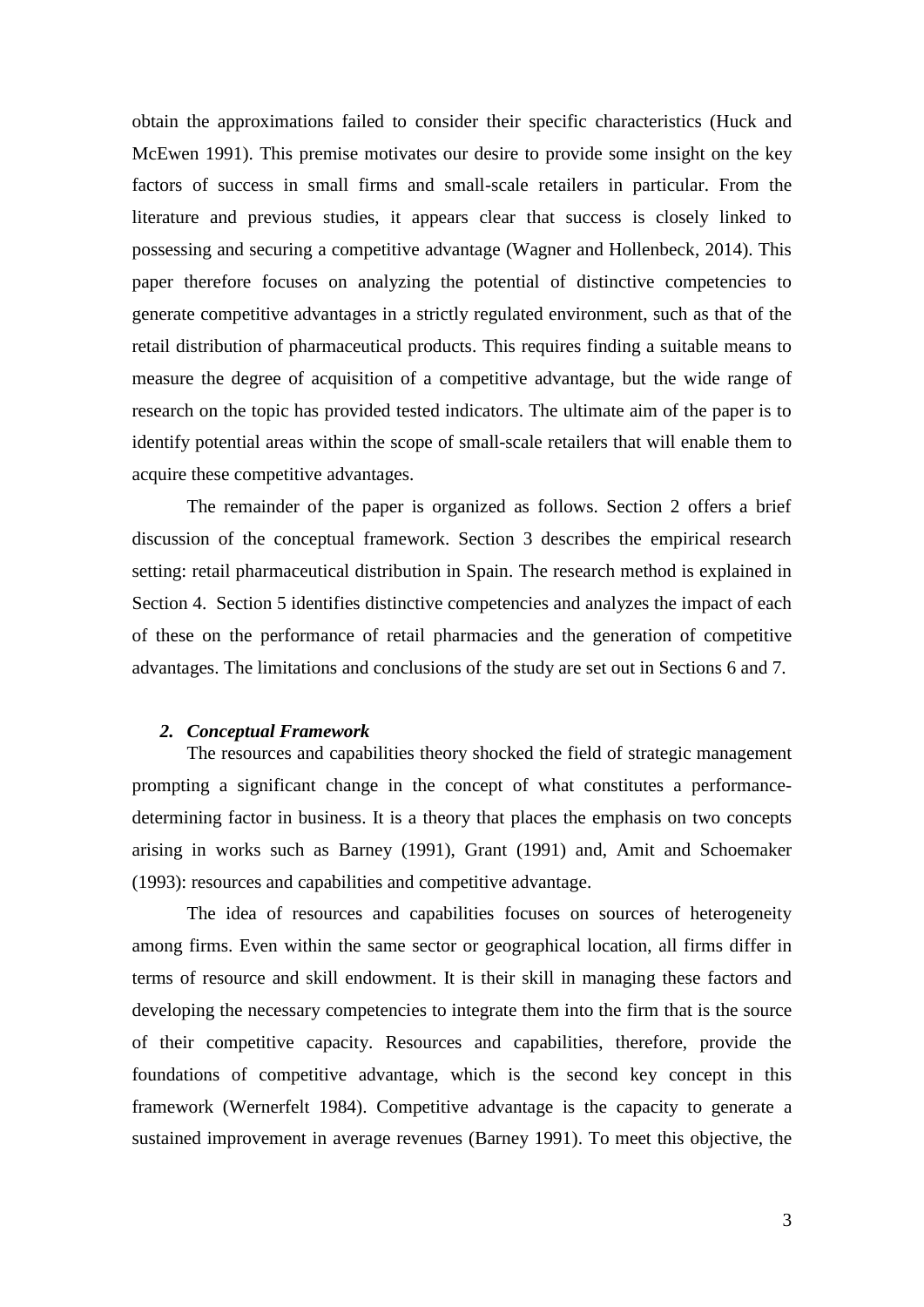firm needs to develop factors (resources and capabilities) that will differentiate it from others (Kraaijenbrink et. al., 2010).

However, the mere possession of resources and capabilities is no guarantee of achieving a competitive advantage. Proper resource management is what makes the difference between gaining and failing to gain this advantage, through a sustained profit increase. Competencies are the amalgam of capabilities, knowledge and skills, which, according to Collis (1994), enable a firm to increase its intangible resources, perform critical activities more efficiently than their competitors and be ready with new strategies for adapting to change. Distinctive competencies are higher skills, which, being difficult to imitate, help to sustain a competitive advantage (Teece et. al., 1997).

Given the important role of distinctive competencies in firm performance, it is hardly surprising to find such an abundance of literature on the subject. It must be noted, however, that the factors for competitive success in business vary not only through time, but also across sectors and geographical locations. Thus, the factors that determine success in one context will not necessarily do so in another (Megicks 2001; Xiong 2005). It is clear, therefore, that before embarking on the analysis of the distinctive competencies that generate a competitive advantage, it is first necessary to establish our research setting.

Small businesses must continually attempt to achieve a sustainable competitive advantage over competitors. In the retail distribution sector, while various competencies have been identified as being important, there are three that stand out above the rest: store image, managerial control and the implementation of knowledge management (McGee and Peterson 2000).

Firstly, it should be noted that store image is one of key factors of success in the retail industry (Conant et. al., 1990; Woodside et. al., 1999). Wu et. al., (2010) reveal that store image has a direct and positive effect on the purchase intention. This is further corroborated by Diallo´s findings on the positive relation between store image and purchase intention. In this study, Diallo found a mediating effect of store image, on the relationship between price image, risk perception and purchase intention (Diallo, 2012). Bouzaabia et. al., (2013) take a different approach on the relation between store image and customer satisfaction and loyalty, based on in-store logistics operations, in order to create value for the customer. Thomas (2013) confirms in his research the positive impact of store image on customer loyalty, through the mediating variable customer satisfaction. Small-scale retailers tend to equate company image with store image, while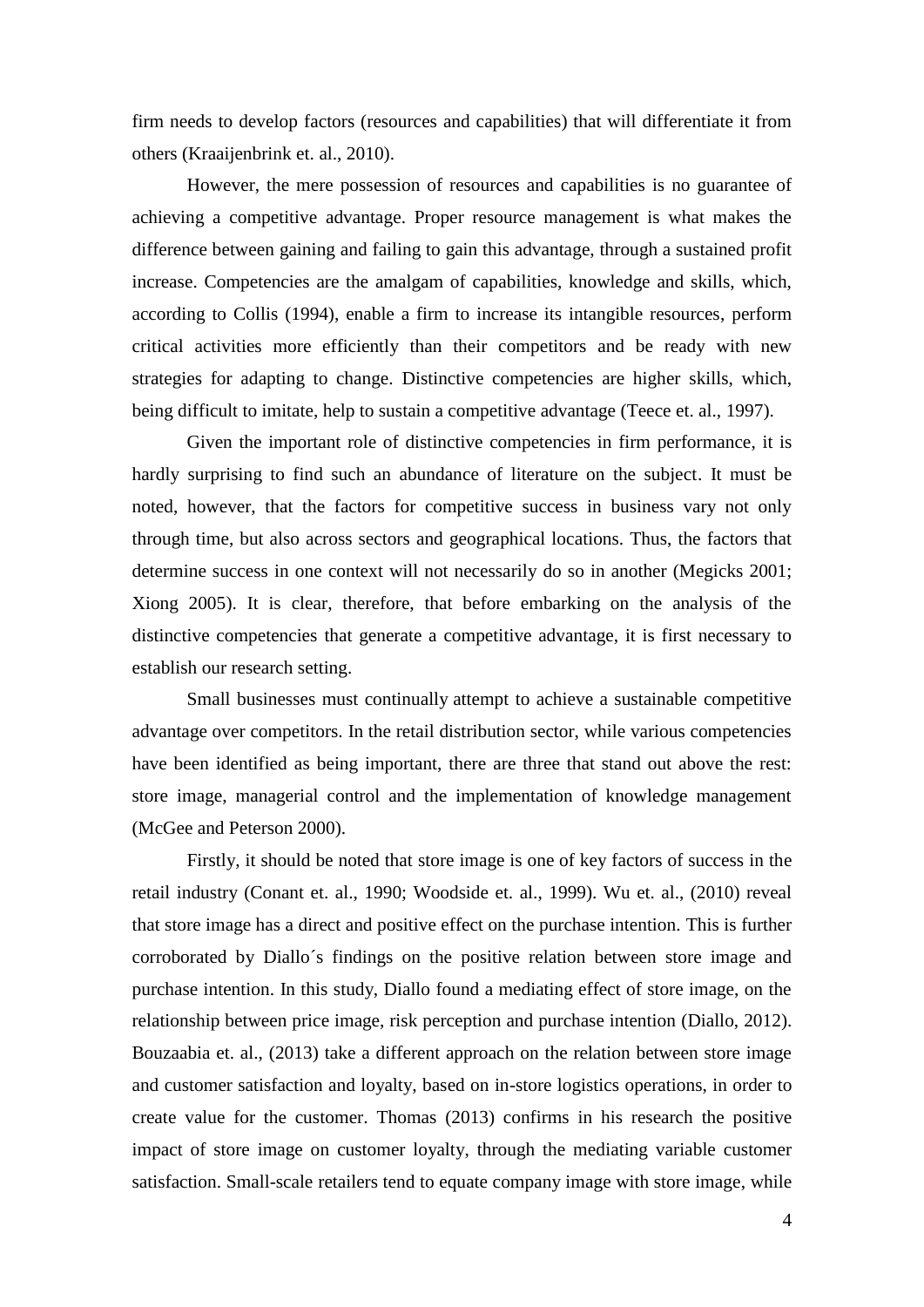multi-store businesses acknowledge possible differences between these two constructs. Martineau (1958, p.47) used the concept of store image, which he defined as "the way in which the store is defined in the consumer's mind, partly by its functional qualities and partly by an aura of psychological attributes". The store's image is its positioning with potential customers; that which differentiates it from its rivals. Bhat and Reddy (1998) and Levy et. al., (1992) claim that image is based on functional and symbolic characteristics. The functional characteristics for the small-scale retailer are basically the surface area and proximity of the store, and the range, availability, prices and quality of the products; while the symbolic elements relate to more subjective and abstract issues, the most important being the intangible aspects of customer service. Grönroos (1994) focuses on these intangible factors and identifies customer service image with service quality and staff-customer interaction attributes. Building on the abovementioned studies, Jarvenpaa and Todd (1997) identify the key dimensions of the store image construct as product perception, the purchase experience and customer service. In the retail distribution of pharmaceutical products, all these aspects of store image are important. Not only physical features, such as the product layout in the store, but also customer service or the pharmacy's participation in public health campaigns can help to build a positive store image leading to improvements in firm performance and competitive advantage.

Managerial control as a distinctive competency is our second research focus. The predominant business format in the retail pharmaceutical distribution sector is the micro enterprise, which is typically run by a small staff, making communication, control and knowledge-sharing simpler (Kogut and Zander 1996). Shared knowledge is a powerful tool for controlling managerial decisions, through more widespread awareness of cost issues or price setting criteria, for example, Conant et. al., (1990) provide empirical evidence about the relationship between store performance and managerial control. Furthermore, Conant et. al., (1993) find that small stores with control over their basic activities perform better than those with no clear idea of what issues they need to control. Both McGee and Finney (1997) and McGee and Peterson (2000) report a relationship between managerial control over strategy implementation and firm performance. Voss and Brettel (2014) as well identified in their research that managerial control has a stronger effect on small firm's performance, if the firm emphasizes human resources management. In this sense, the authors suggest that managers should employ a portfolio consisting of both formal and informal controls.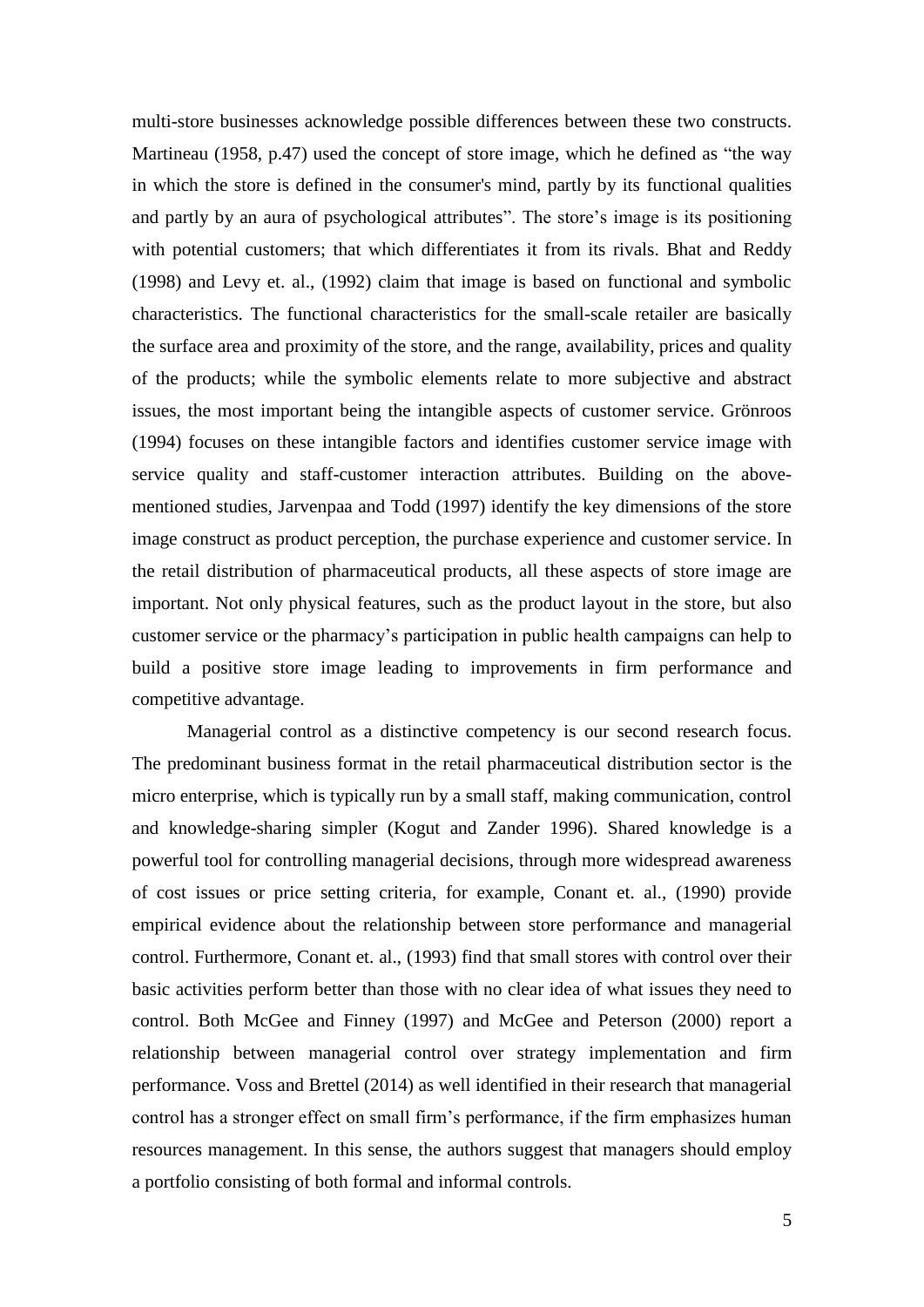The third and last key competency for retail store success we will discuss is knowledge management, which has drawn considerable attention in the literature, (Nonaka 1991; Choi and Lee 2002; Chakravarthy et. al., 2003; Chan Kim and Mauborgne 2005). Knowledge management is relevant in any context. Tolstoy (2009) for example, asserts that knowledge is dispersed among the individuals and entities that interact with the organization and the main aim of the manager is to collect, compile and segment that knowledge in order to give it value-creating capacity. As in the case of managerial control, the typically small staffs running retail pharmacies mean that interpersonal issues play a larger role. Thus, one of the goals of the small retailer is to manage his own knowledge as a competency with which to generate competitive advantages. Wong and Aspinwall (2005) identify knowledge management in small and medium-sized firms based on the following concepts: human resource management, staff training, IT, knowledge management processes and business culture. The knowledge spreads among external agents (customers, market) and internal agents (staff). Integrating their knowledge is vital for the generation of competitive advantage. Soleck-Borowska (2017) reveals that small enterprises do not rely as much as bigger firms, upon explicit knowledge sharing channels. Therefore, small enterprises can focus on fostering face-to-face interactive processes that facilitate tacit knowledge sharing.

As already indicated, these three key areas of distinctive competency have the potential to enhance business performance and competitive positioning. As noted by Dröge et. al., (1994), however, they are also interrelated. McGee and Peterson (2000) argue that retailers who stand out in one competency largely tend to stand out in the rest. Man and Lau (2008) also suggest possible synergistic effects between the various competencies. Overall, we can argue that better knowledge management makes it easier for a firm to be in strategic control. Knowledge of market trends and the firm's strengths, for example, makes it easier to understand the desired price strategy and implement it more effectively. Knowledge management and control also make it easier to deliver more consistent customer service quality and thereby enhance store image. Similarly, once the store has established a positive image within the market, the incentive to maintain it tends to make store managers manage knowledge and control strategy implementation more effectively to secure their competitive positioning.

Based on these antecedents, the proposed model, summarized in Figure 1, will be tested using the survey presented in this paper.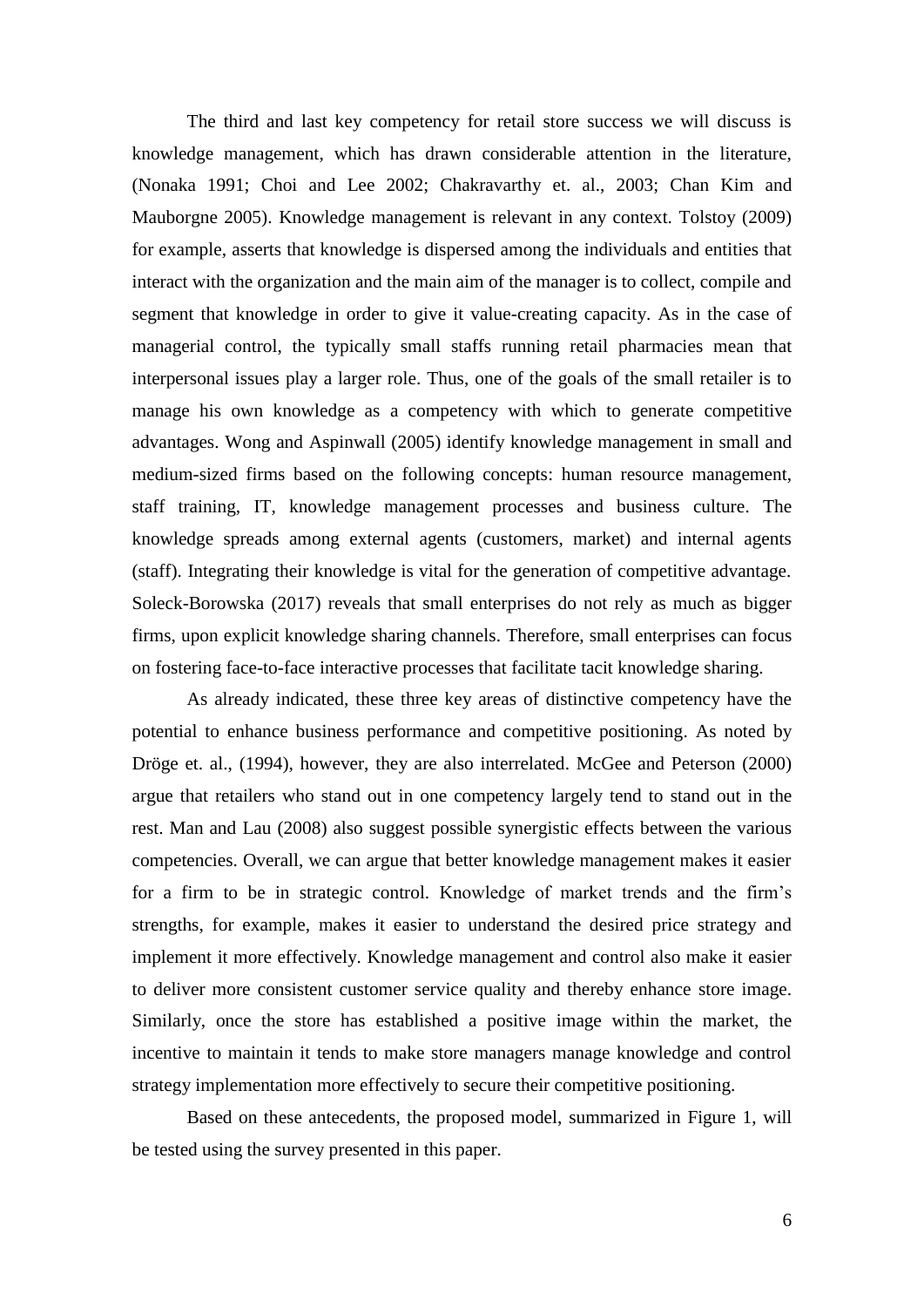**Figure 1 Research model outline**



#### *3. Research Setting. The Retail Pharmaceutical Distribution Sector*

In recent years, deregulation of public services has taken place in several member states of the European Union (Volkerink et al. 2007). The pharmaceutical industry, which includes retail pharmacies, is among the affected sectors. The situation has called for a process of adaptation and new management models based on knowledge of the business itself and the environment in which it operates. As in other member states of the European Union, the Spanish pharmaceutical industry was always, until recently, highly regulated in order to guarantee high quality and ease of access to pharmaceutical products. Current proposals for the regulation of this sector have to do with the opening of new pharmacies (based on estimated needs), ownership issues (independent ownership of pharmacies and/or legislation banning pharmacy chains), the level of qualification of pharmacists and other pharmacy staff.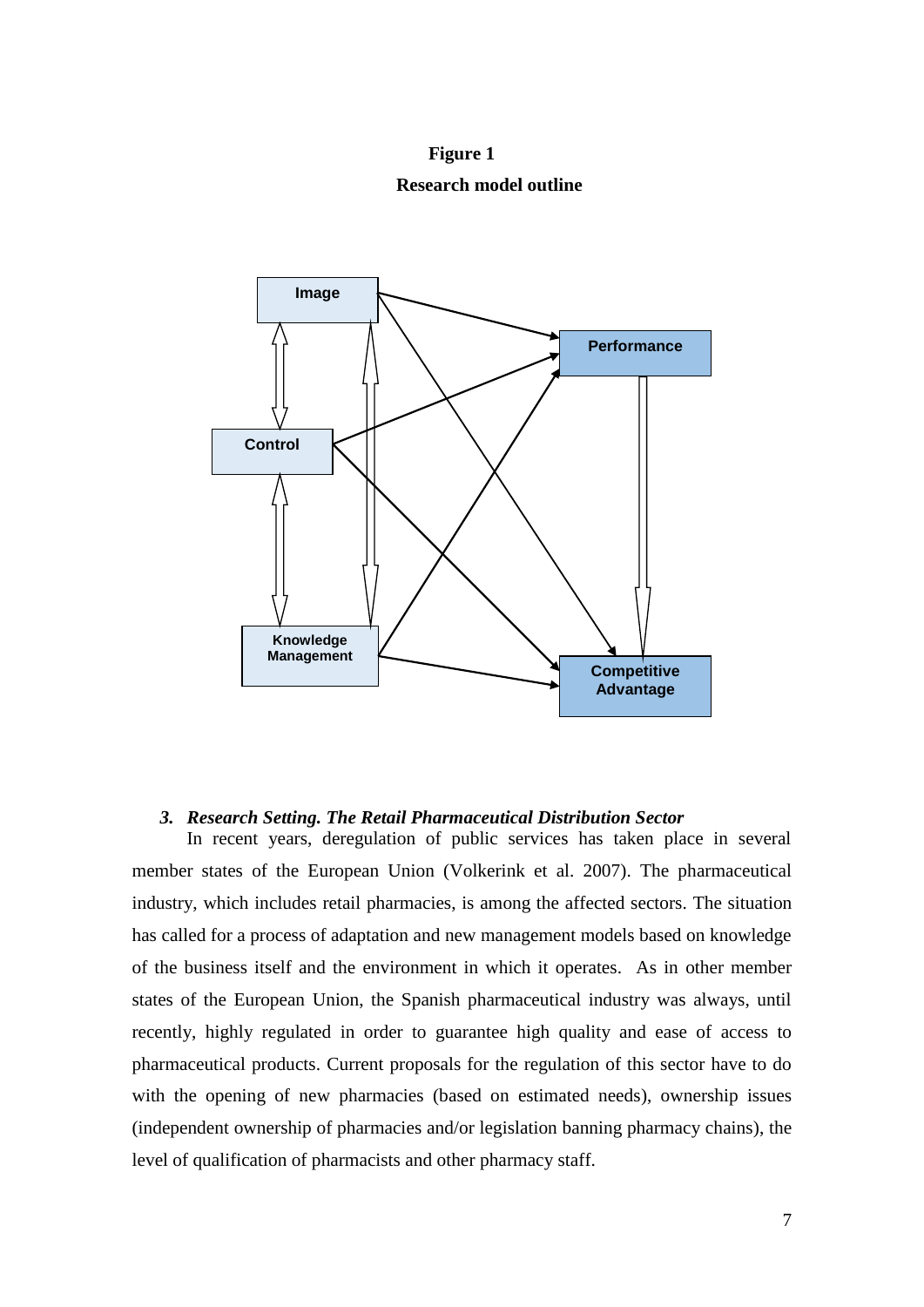The rationale behind deregulation in the pharmacy sector is the expectation that liberalisation will increase competition and thus succeed in lowering, or at least containing public expenditure, while accessibility to and quality of pharmacy services will be, at least, kept stable or even be improved by the opening of new outlets. Examples of the phenomenon, drawn mainly from the UK, the Republic of Ireland and the Netherlands, tend to illustrate that pharmacies must respond to the threat of deregulation through improved management<sup>1</sup>.

The context for this survey is the Foral Community of Navarra, in Northern Spain. Spain, Belgium and Greece have the lowest numbers of inhabitants per pharmacy in Europe (Vogler et. al., 2006). Navarra has the lowest number of inhabitants per pharmacy in Spain and one of the lowest of any European region (General Council of Pharmaceutical Colleges, 2016<sup>2</sup>). Thus, the survey area has one of the most intensely competitive pharmaceutical sectors in Spain or indeed Europe.

This climate of deregulation and increasingly intense competition has raised the need for retail pharmacies to implement new strategies. The acquisition of distinctive competencies as a basis for these new strategies could enable reversal of the progressive profit erosion that besets retail pharmacies and help them to build competitive advantages. Against this backdrop, we conducted a survey aimed at identifying the key competencies required to complete this task and explain their role in the achievement of management improvements in retail pharmacies.

#### *4. Empirical study*

1

#### **4.1. Qualitative Analysis: Adaptation and Generation of List of Items.**

The innovativeness of this approach in the field of research on distinctive competencies intensifies the need to adapt and tailor the measuring tools and constructs to fit the research model to the sector under investigation. To identify the scale dimensions and ensure their validity, sources of secondary information are drawn upon as follows. The scales were generated primarily based on those used in previous research, especially the studies by Conant et. al., (1993), Hitt and Ireland (1985), McGee and Finney (1997) and McGee and Peterson (2000) already mentioned in the description of the conceptual framework. Following a review of the existing literature,

<sup>&</sup>lt;sup>1</sup> The Regulation of Pharmacies in Six Countries. Downloaded:  $20<sup>th</sup>$  October 2017

[http://eprints.lse.ac.uk/22505/1/The\\_regulation\\_of\\_pharmacies\\_in\\_six\\_countries.pdf](http://eprints.lse.ac.uk/22505/1/The_regulation_of_pharmacies_in_six_countries.pdf)

**<sup>2</sup>** Consejo General de Colegios Oficiales de Farmacéuticos de España. Downloaded: 17th October 2017 <http://www.portalfarma.com/Profesionales/organizacionfcolegial/presentacion/Paginas/Presentacion.aspx>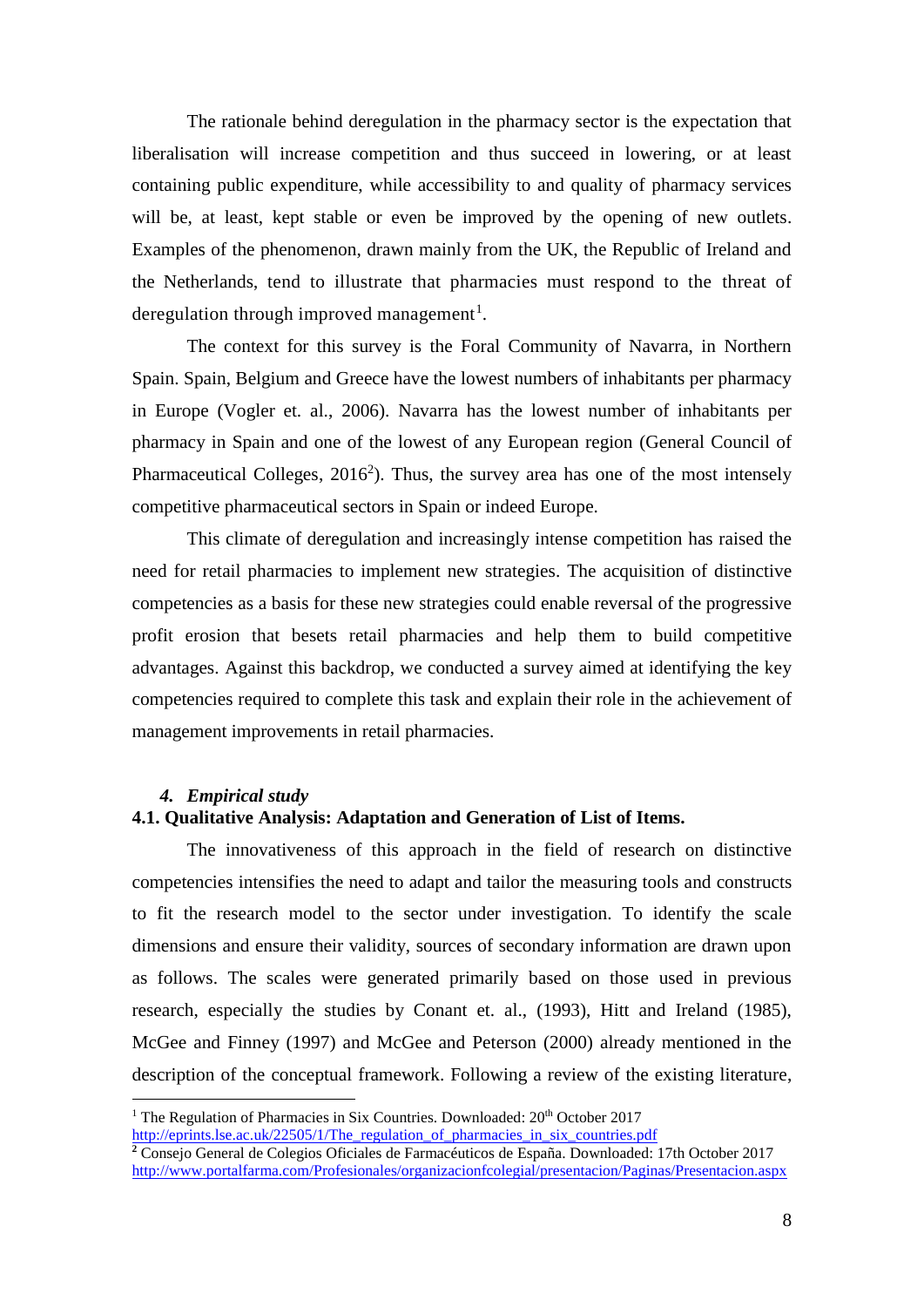we conducted interviews with the owners of five retail pharmacies in Navarra to test the first draft of the questionnaire. We wished to assess understanding of the items and the need for their adaptation to our research setting. As a result of these interviews, five survey questions were found to require explanatory notes and examples to aid comprehension. In-depth interviews were then conducted with three pharmacy owners with no prior knowledge of the questionnaire in order to ensure that all the questions were fully comprehensible. The addition of explanatory notes and examples produced a satisfactory level of comprehension and the final questionnaire (included in Appendix 1) was then drawn up.

#### **4.2 Field work**

The survey universe was defined as all pharmacies in Navarra that had been operating for more than three years, the aim being to observe the evolution of their economic performance data over a set period of time. Copies of the questionnaire were sent out by post to the entire population of retail pharmacies in the region. The forms included a note emphasizing the confidentiality of the data and, in order to improve the response rate, an e-mail address was provided to enable completion of the survey online. The data collection process resulted in the participation of 451 establishments, 171 of whom returned valid replies, that is, a response rate of 37.2%, which was deemed satisfactory.

In the final questionnaire, the manager of each retail pharmacy was asked to provide a subjective perceptual rating of his/her store on a seven-point scale, where a score of 1 indicated "much worse than other pharmacies" and a score of 7 indicated "much better than other pharmacies". As can be checked in the questionnaire included in the appendix, the manager of each pharmacy was asked to rate two subjective performance indicators (Dess and Robinson 1984) and two competitive advantage indicators (Ukens 1997; McGee and Peterson 2000; Spanos and Lioukas 2001). They were also required to rate their pharmacies on 26 indicators for the three distinctive competencies considered. Descriptive data, including the total surface area of the dispensary section of the pharmacy in square metres, annual sales figures, prescription drugs as a percentage of total sales, number of staff, period in operation, and time since license–holder pharmacist qualified, were also collected.

A summary of the descriptive data shows that the average retail pharmacy in Navarra has an area of 112 square metres, 34 of which make up the prescription drug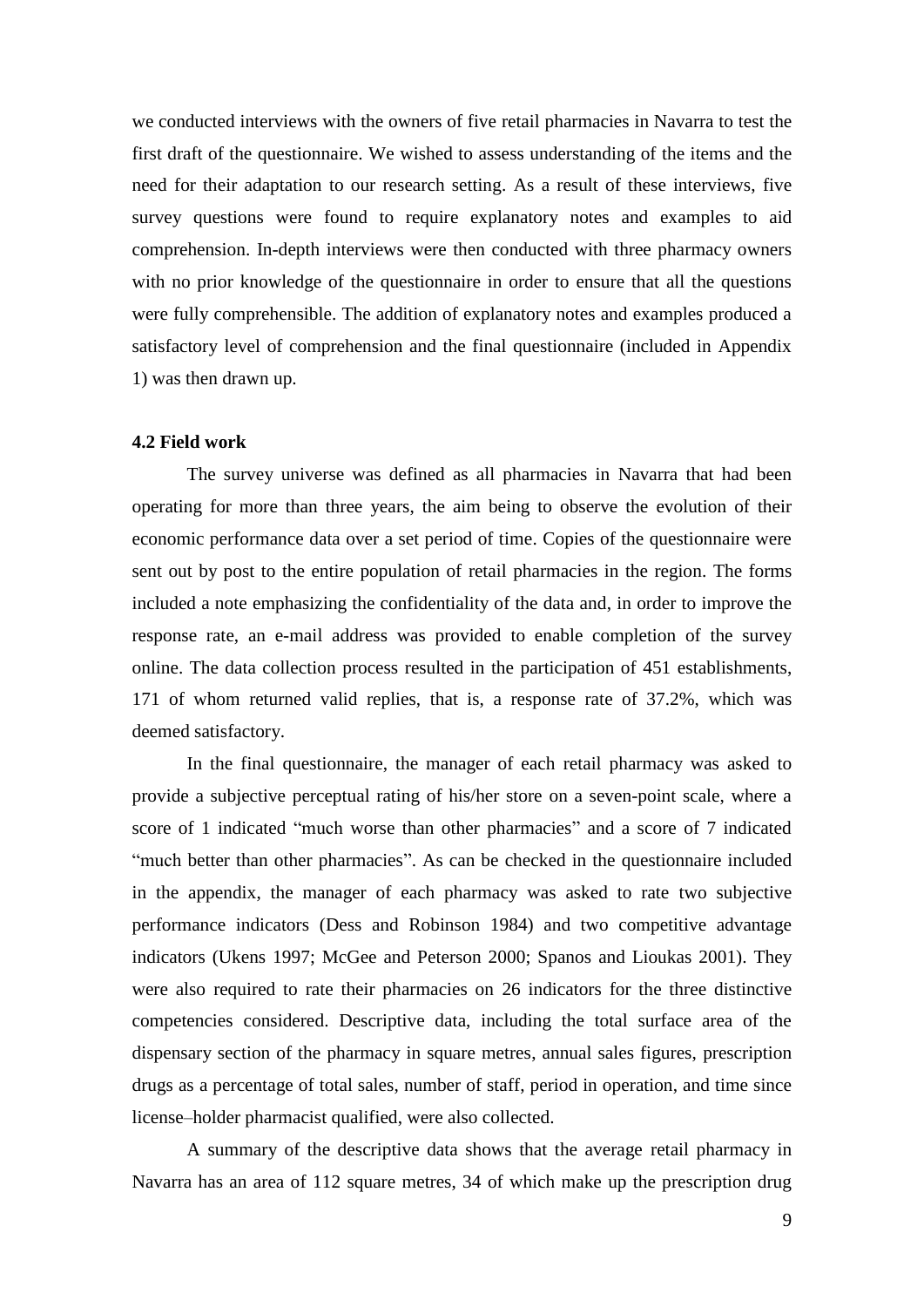section. On average, prescription drugs account for 59% of total revenue. The average period in operation is 20 years and the average time since license-holder pharmacist qualified is 10 years.

#### **4.3. Research method**

The multidimensionality of the concepts to be considered in this study suggests the use of a structural equations model (Bollen 1989; Jöreskog and Sörbom 1982), which enables the simultaneous analysis of relationships between different concepts, as well as a prior exploratory analysis to validate the measurement scales.

The scale validation was performed by means of an exploratory factor analysis using the initial set of 30 variables, which includes all the attributes associated with the distinctive competency, performance and competitive advantage constructs. The aim of this analysis is to reveal the underlying structure of the data obtained from the sample survey, validate the initial scale reliability and ensure their unidimensionality.

An EFA (Exploratory Factor Analysis) with varimax rotation revealed five constructs as hypothesised: performance, competitive advantage, strategy implementation, knowledge management, and store image.

A review of the literature and subsequent qualitative and quantitative analyses led to the development of five scales for measuring the constructs identified: a four-item image construct, a two-item control construct, a six-item knowledge management construct, a four-item performance construct, and a five-item competitive advantage construct. The scores constitute the manager's perception of objectives achieved over the last three years in operation.

#### *4.4 Model Goodness of Fit and Results*

The proposed model (Figure 1) includes the effect of distinctive competencies on performance and on competitive advantage. These are all first-order constructs. Figure 1 shows the three distinctive competency constructs (image, control and knowledge-based management), as well as the performance and competitive advantage constructs. The model was estimated using Structural Equation Modelling in R (R Development Core Team 2008)

Removal of items with factor loads below 0.50 (Hair et. al., 1991) significantly improved the overall fit and content validity of the model. Analysis of the standardized loadings, individual reliability coefficient  $(R^2)$ , confidence interval and significance of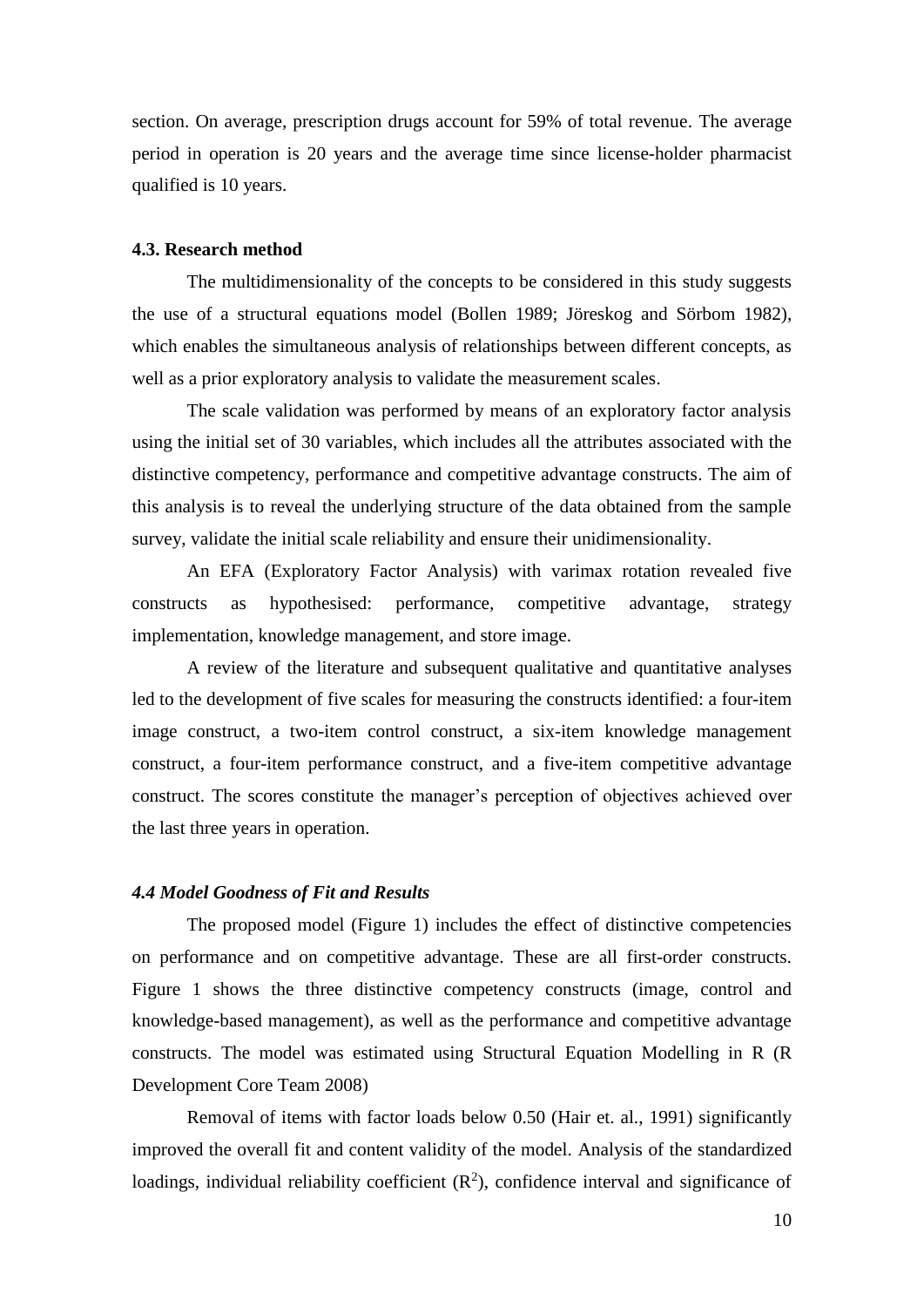each of the items included showed the reliability index scores to be above the 0.50 threshold. The internal consistency of the scale constructs was then checked by calculating composite reliability and variance extracted, which were found to be above the recommended thresholds of 0.70 and 0.50, respectively (Del Barrio and Luque 2000, p. 523). The discriminant validity test also revealed a clear difference between the constructs, since all the between-factor correlation coefficients were below 0.9. These scores confirm the validity of the set of items proposed to measure distinctive competencies, performance and competitive advantage. The goodness-of-fit indices presented in Table 1 show that the model satisfactorily fits the data.

# **Table 1 Model goodness-of-fit indicators**

| <b>Goodness-of-fit indicators</b>                | <b>Scores</b>     |  |  |  |  |
|--------------------------------------------------|-------------------|--|--|--|--|
| Significance level $p(Chisq)$                    | Above 0.05: 0.054 |  |  |  |  |
| Goodness-of- Fit Index                           | Above 0.95: 0.963 |  |  |  |  |
| <b>Standardized Root Mean Square</b><br>Residual | Below 0.08: 0.062 |  |  |  |  |
| Root Mean Square Error of<br>Approximation       | Below 0.08: 0.059 |  |  |  |  |
| Normed Fit Index                                 | Above 0.95: 0.963 |  |  |  |  |
| Non-Normed Fit Index                             | Above 0.95: 0.978 |  |  |  |  |
| Comparative Fit Index                            | Above 0.95: 0.954 |  |  |  |  |

Figure 2 shows the relationships between constructs, factor loadings of the attributes and the associated error. The 21 attributes represent five distinct constructs, three of which (image, control and knowledge management) are interrelated with the other two (performance and competitive advantage). The coefficients both of the constructs and their component attributes are all significant at p=0.001. The overall model fit can therefore be described as satisfactory (Table 1).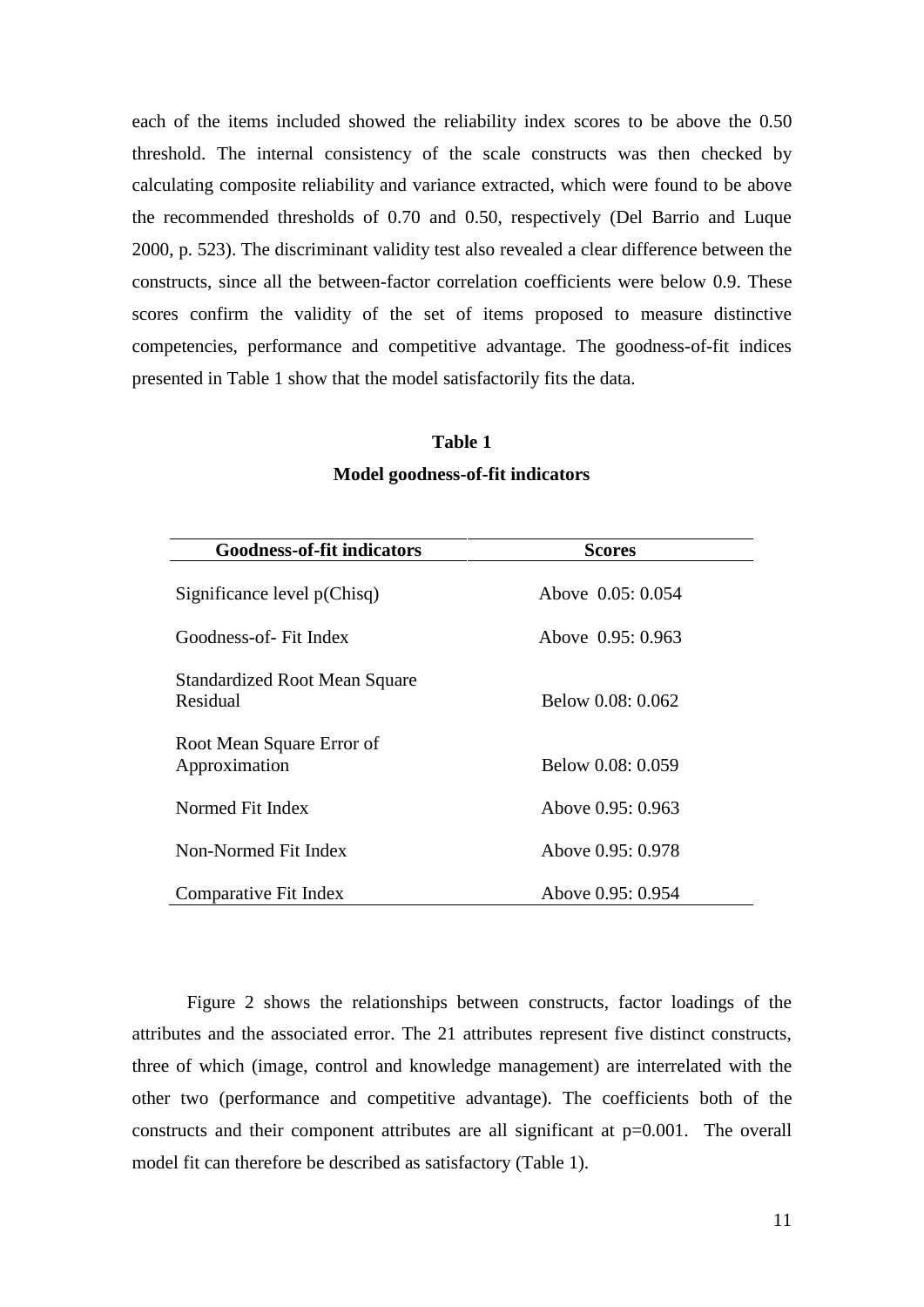



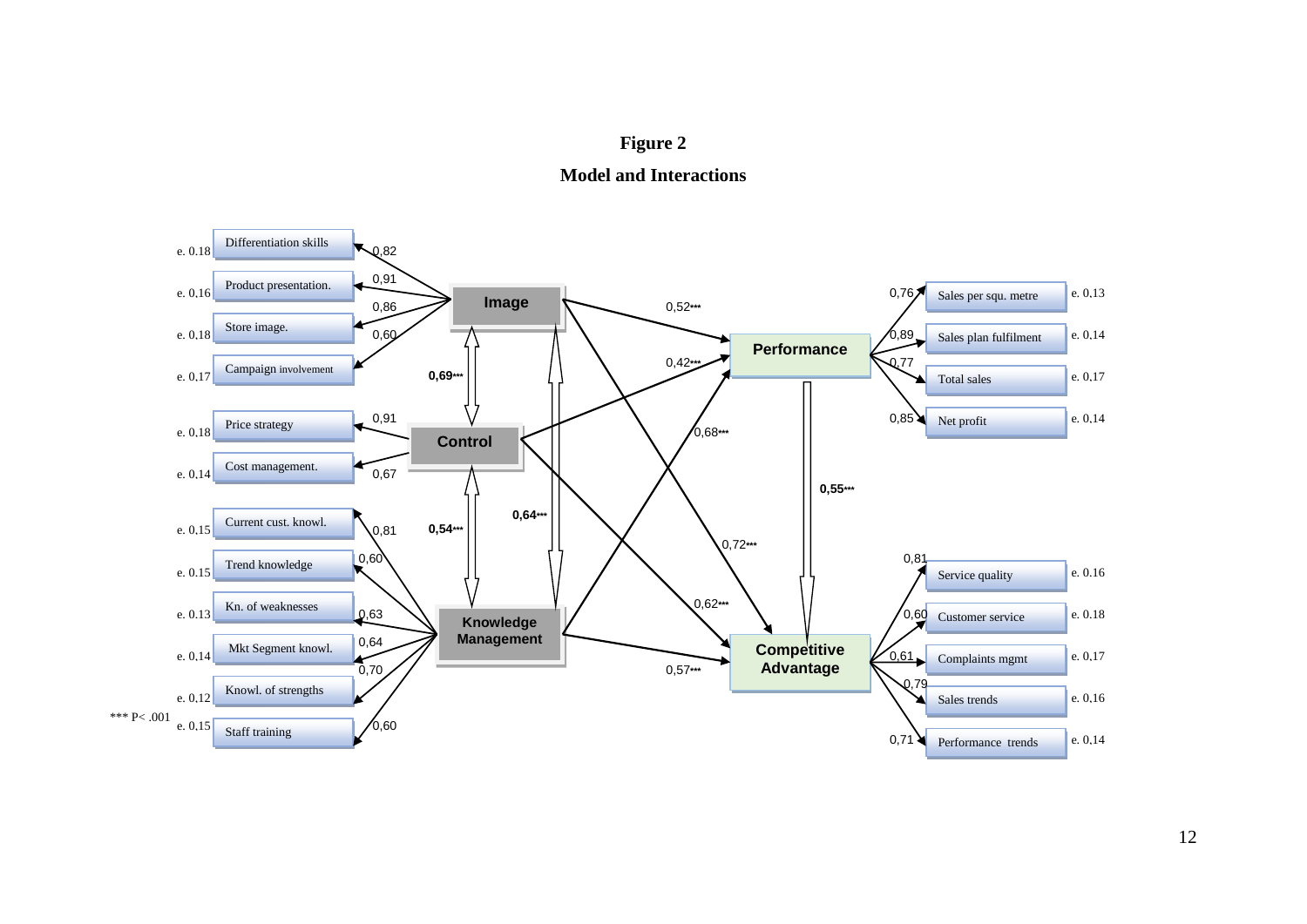As can be appreciated from Figure 2, the various distinctive competencies are highly interrelated. The strongest relationship occurs between store image and control (0.69). The relationship between store image and knowledge management is also very strong (0.64), as well as the relationship between knowledge management and control  $(0.54)$ .

When it comes to relationships between distinctive competencies and firm performance or the generation of potential competitive advantages, the latter is found to be influenced most strongly by image (0.72), control (0.62) and knowledge management (0.57), while the main drivers of firm performance prove to be knowledge management  $(0.68)$ , image  $(0.52)$ , and control  $(0.42)$ .

#### *5. Analysis and Discussions*

The analysis confirms that, in the retail pharmacy sector, firm performance and the acquisition of competitive advantages are positively related with possession of distinctive competencies based on store image, managerial control and knowledge management.

Store image is the competency with the strongest influence, both direct and indirect (through performance), on the generation of competitive advantage. Store image also comes second in the effectiveness ranking of direct drivers of firm performance. The strong relationship between store image and control (0.69), shows that among the sample pharmacies a well-defined store image tends to be associated with a high capacity for controlling the pricing strategy and managing costs and vice versa. The relationship between store image and knowledge management (0.64) suggests that pharmacies that include knowledge management among their distinctive competencies also tend to show a capacity for image management. Knowledge management has a direct impact on the capacity to create store image in the minds of consumers. This knowledge underpins the foundations upon which to develop the store image, and helps to bridge the gap between the image expected by consumers and the one that is projected, based on the pharmaceutical retailer's prior knowledge of customers' expectations. Limited resources are a characteristic feature of businesses in general and small-scale retailers in particular. The results reported above suggest that pharmacy managers should make enhancement of store image a priority.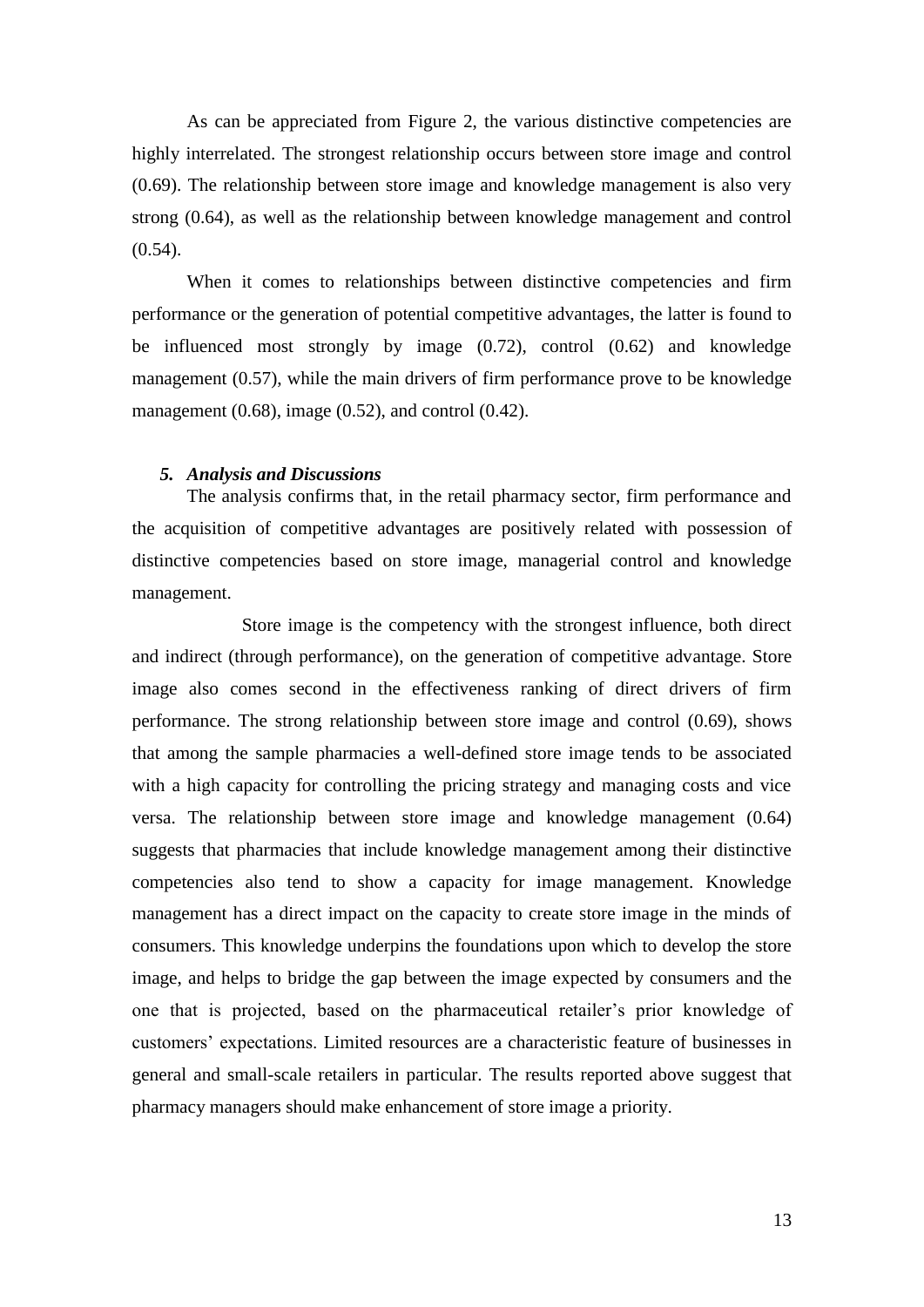The next priority should be knowledge management. This has an even stronger short-term impact on performance although a somewhat weaker impact on competitive advantage. The link between knowledge management and control (0.54) indicates that the knowledge of customers, trends and different market segments enables the retailer to match prices to demand. Thus, knowledge management and control attributes allow the retailer to better respond to market demands. The development of the competency knowledge management will enable a pharmacy to achieve a performance level above the average achieved by those that lack it.

Third and last in the priority ranking of desirable distinctive competencies comes managerial control. This distinctive competency possesses a stronger influence on the potential generation of a competitive advantage (0.62) than it does on influencing performance (0.42).

These findings also confirm the theoretical model in which the degree to which a firm achieves one distinctive competency is a predictor of the degree to which it will achieve others, based on their interactions. Similarly, failure to develop one competency is associated with failure to develop others.

The outcome of this study supports the viability of competency-based management as a useful tool to enable pharmaceutical retailers to improve their competitive position against the large distribution chains. The findings also pinpoint the need for a change of mentality by the managers of retail pharmacies, who will need to develop a more entrepreneurial self-image. This will involve making store image and control systems their priority business-development targets and treating the retail pharmacy as a business within the health-care sector, with the managerial implications that this entails. Furthermore, as a result of the analysis and self-assessment required to implement a competency-based management system, and depending on which areas are earmarked for improvement, it is in the interests of retail pharmacies to join pharmacy associations with objectives in line with their needs. Membership of sector associations can enable retail pharmacies to access otherwise unattainable economies of scale.

Finally, management of knowledge about its own business, the environment in which it operates and, particularly, its customers, is a firm's key tool for achieving above-average performance for the sector and for building competitive advantages. Retail pharmacies would thus be advised to establish a close pharmacist-patient relationship including not only prescription-drug dispensing, but also value-added services, such as advisory and follow-up services, participation in public health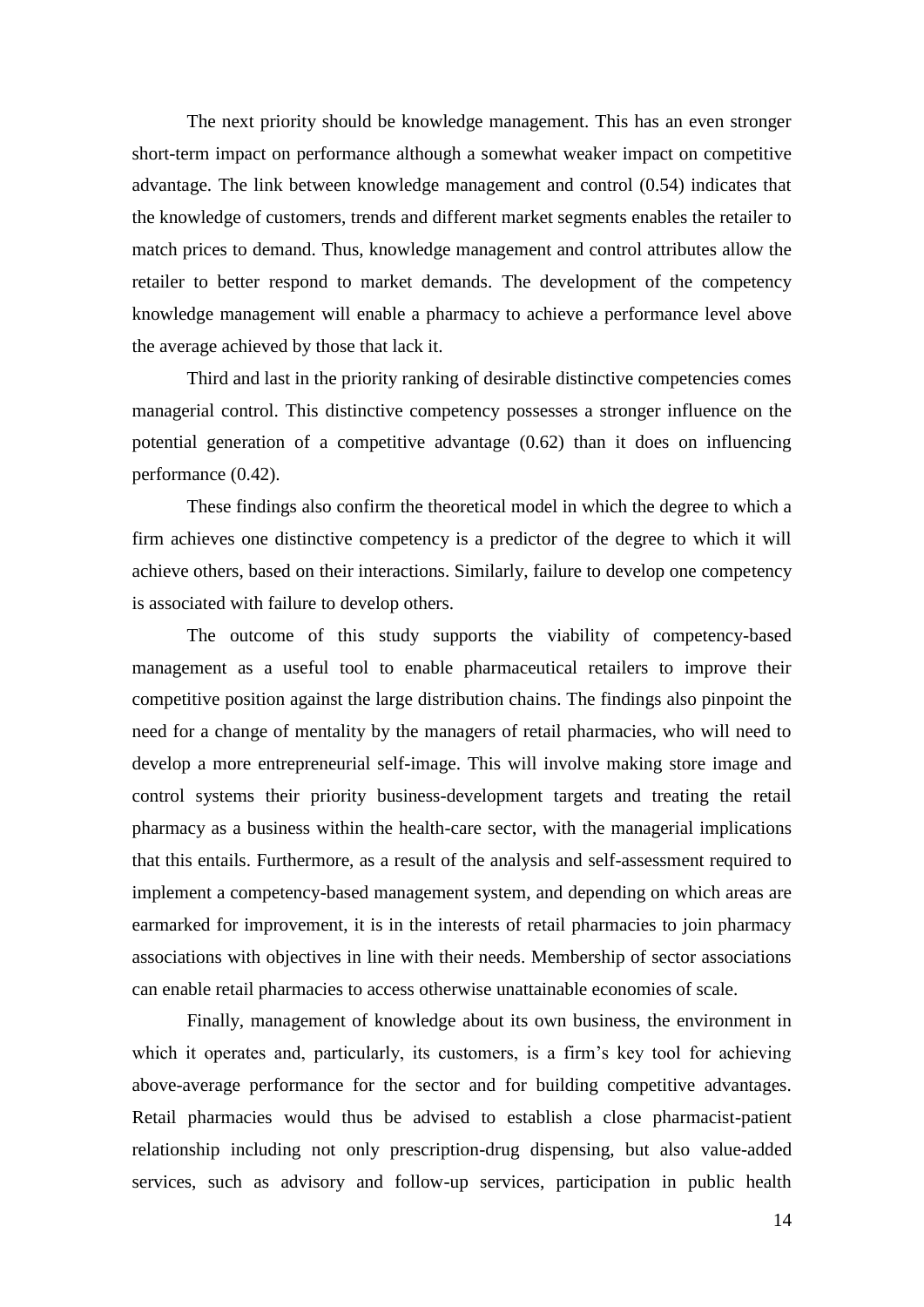education, or home delivery of pharmaceutical products. This would enable them to reduce the share of prescription drugs in total sales, and increase that of more profitable products and services.

### *6. Limitations*

As far as the choice of statistical techniques is concerned, note that structural equation models assume linearity of the causal relationships, thereby risking oversimplification of the problem under discussion. Therefore, notwithstanding our earlier justification of the conceptualization of each construct, a deeper qualitative approach might add more relevant information to the model. In terms of the research setting, the data were drawn from a survey of retail pharmacies in Navarra (Spain). Although this choice of establishment in no way rules out application of the methodology to other free-service outlets, the findings are particular to the geographical area and retail sector considered and cannot be generalized to any other setting. Finally, it proved impossible to obtain details of how retail pharmacies that were removed from the list over the fiveyear study period went out of business. This highly useful information would enhance the model with data enabling identification of both success and failure factors for retail pharmacies.

#### *7. Conclusions*

The aim of this paper was to provide an understanding of how distinctive competencies have the potential to improve performance and generate competitive advantages in the regulated small-scale retail environment.

According to analysis of the results, store image, knowledge management and control, in that order, are the key distinctive competencies that retail pharmacies need to develop in order to achieve above-average performance ratings and generate sustainable competitive advantages.

The results obtained clearly show the positive effect gained from the development and implementation of distinctive competencies on performance and competitive advantage, which makes them a useful tool for small independent retailers within the pharmaceutical distribution sector. The observed high correlation between the various distinctive competencies also enables us to establish that possession of one distinctive competency is a predictor of the degree of acquisition in others. Finally, the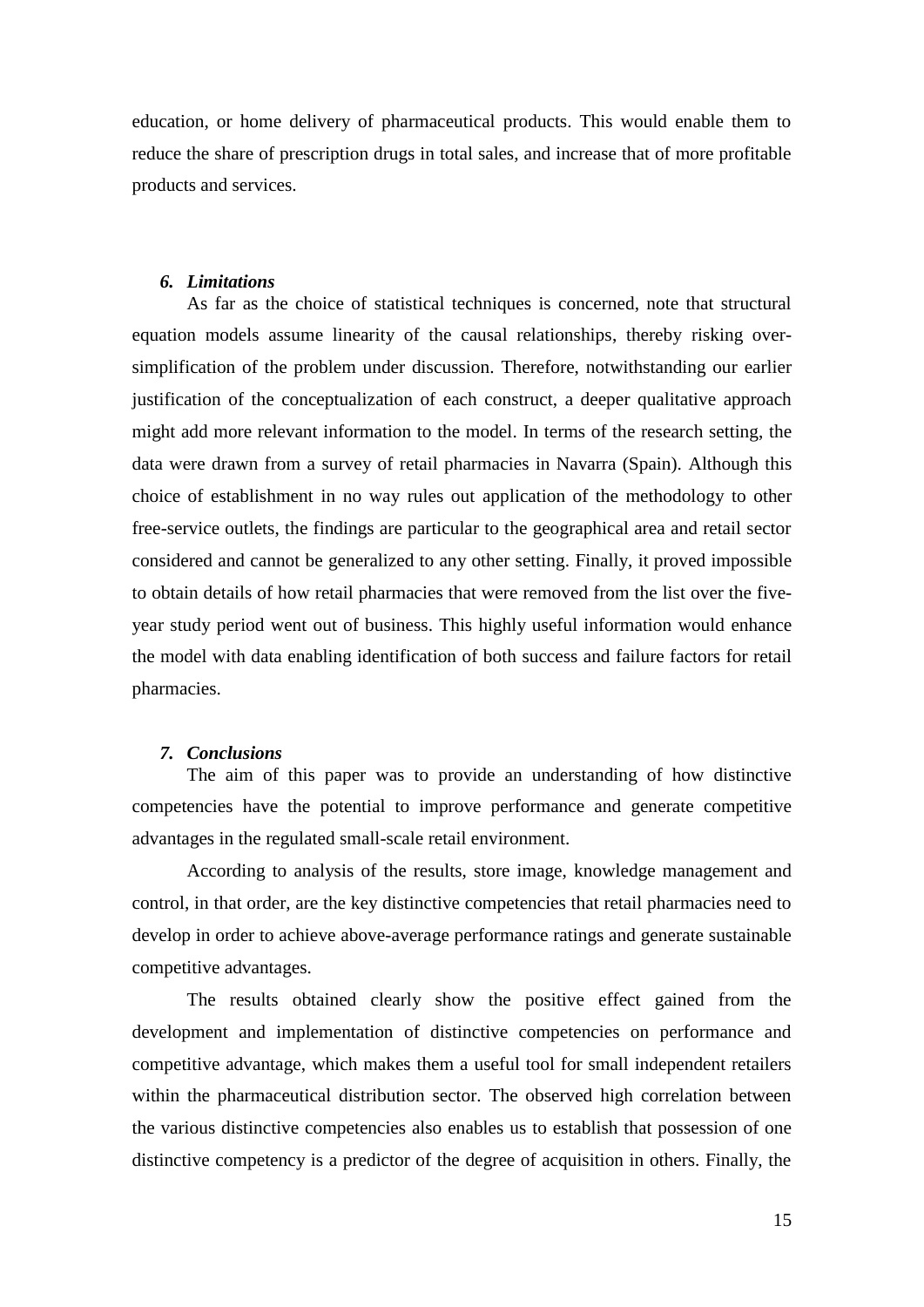model enables the detection of interaction between performance and competitive advantage, showing that it is possible to predict the strength of the performancemediated relationship between possession of a distinctive competency and the development of a competitive advantage.

This concluding section ends suggesting future lines of research that might help to build on the contributions made by this study. The scarcity of the research on distinctive competencies and their impact in the small-scale retail sector opens up the scope for further research in two directions, one focusing on the same sector (retail pharmacies) in different geographical settings, the other on different areas of the retail sector. By extending our model along these two dimensions, it might be possible to determine its generalization potential across different geographical areas and business sectors. Another proposal would be to conduct a survey in which the indicators were treated as formative rather than reflective measures. This paper has followed the criteria established by the existing literature, which uses reflective dimensions, thereby assuming that the items can be explained by the latent variable. A formative test of the model, to observe how the items shape or provoke changes in the latent variable, would shed some light on the relationships between the attributes and the constructs and on the generation of the model. Our final suggestion would be to use the model to evaluate the results from the implementation of the proposed measures. The procedure would be to take a sufficient number of pharmacies having successfully developed the identified competencies and analyze their impact on performance and the subsequent development of competitive advantages.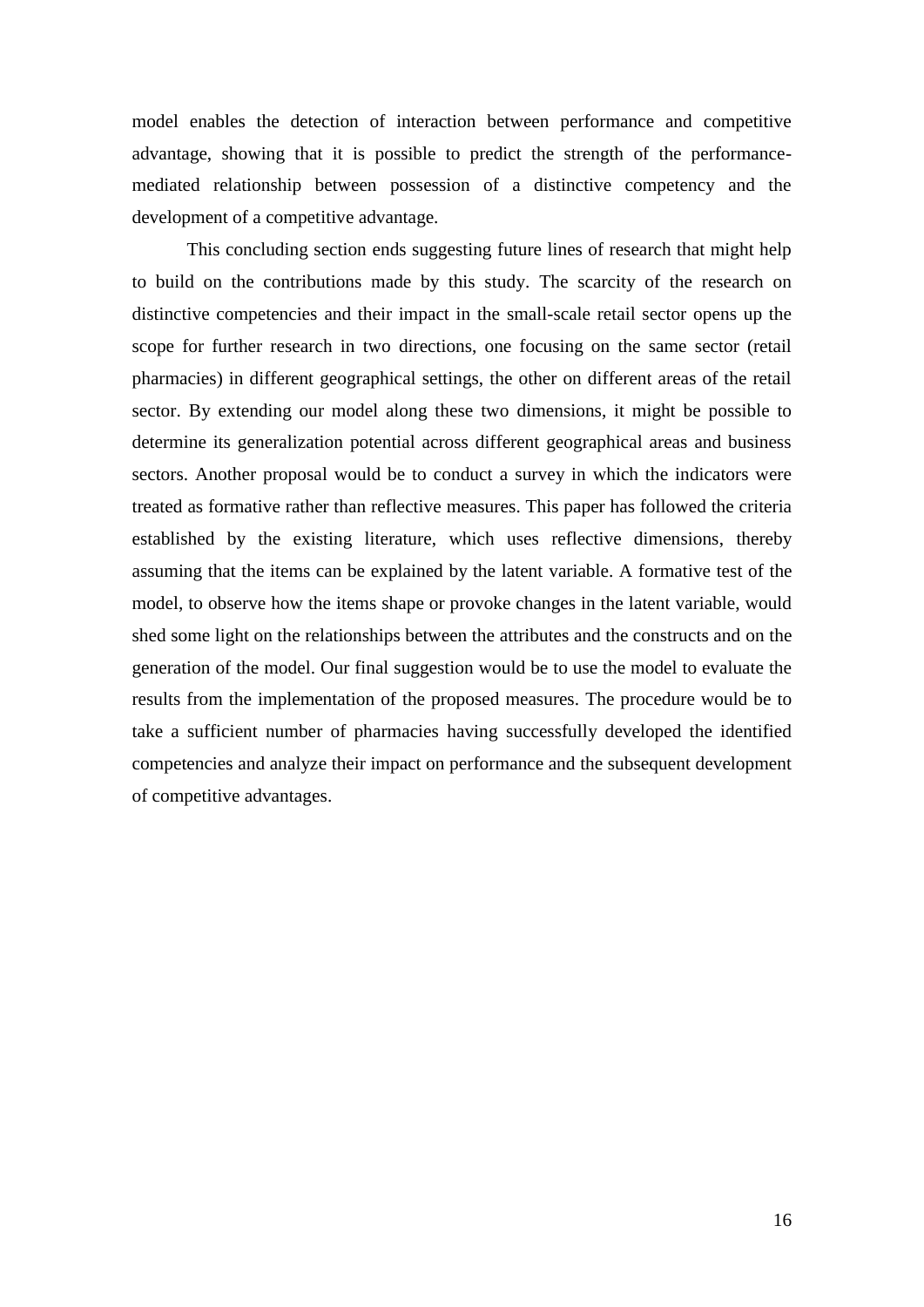#### *References*

- Amit, R., and P. Schomaker (1993). "Strategic Assets and Organizational Rent". *Strategic Management Journal*, 14(1), 33-46.
- Baht, S., and S. Reddy (1998). "Symbolic and Functional Positioning of Brands*". Journal of Consumer Marketing*, 15(1), 32-43.
- Barney, J. B. (1991). "Firm Resources and Sustained Competitive Advantage". J*ournal of Management*, 17(l), 99–120.
- Barney, J. B., and W. S. Hesterly (2005). *Strategic Management and Competitive Advantage*. Upper Saddle River, NJ.: Pearson Prentice Hall.
- Bollen, K. A. (1989). *Structural Equations with Latent Variables.* New York, N.Y.: John Wiley and Sons.
- Cardy*,* R*.,* and T. Selvaraja (2005). "Competencies: Alternative Frameworks for Competitive Advantage". *International Journal of Project Management*, 23(1), 7-16.
- Carman, J. C., and L. Dominguez (2001). "Organizational Transformations in Transition Economies: Hypotheses". *Journal of Macromarketing,* 21(2), 164- 180.
- Chakravarthy, B., S. McEvily, Y. Doz, and D. Rau (2005). *Knowledge Management and Competitive Advantage in The Handbook of Organizational Learning and Knowledge Management.* Blackwell, Oxford: Esterby-Smith, M. and Lyles, M (Eds).
- Chan, K. W., and R. Mauborgne (2005). *Blue Ocean Strategy: How to Create Uncontested Market Space and Make Competition Irrelevant.* Boston: Harvard Business School Press.
- Choi, B., and H. Lee (2002). "Knowledge management strategy and its link to knowledge creation process". *Expert Systems with Applications*, 23(3), 173–187.
- Cohen, W. M., and D. A. Levinthal (1990). "Absorptive Capacity—A New Perspective on Learning and Innovation". *Administrative Science Quarterly* 35(1), 128–152.
- Collis, D. (1994). "Research note: How Valuable are Organizational Capabilities?". *Strategic Management Journal*. 15(Winter Special Issue): 143-152.
- Conant, J. S., M. P. Mokwa, and P. R. Varadarajan, (1990). "A Multiple Measures-Based Study, Strategic Types, Distinctive Marketing Competencies and Organisational Performances". *Strategic Management Journal,* 11, 365–383.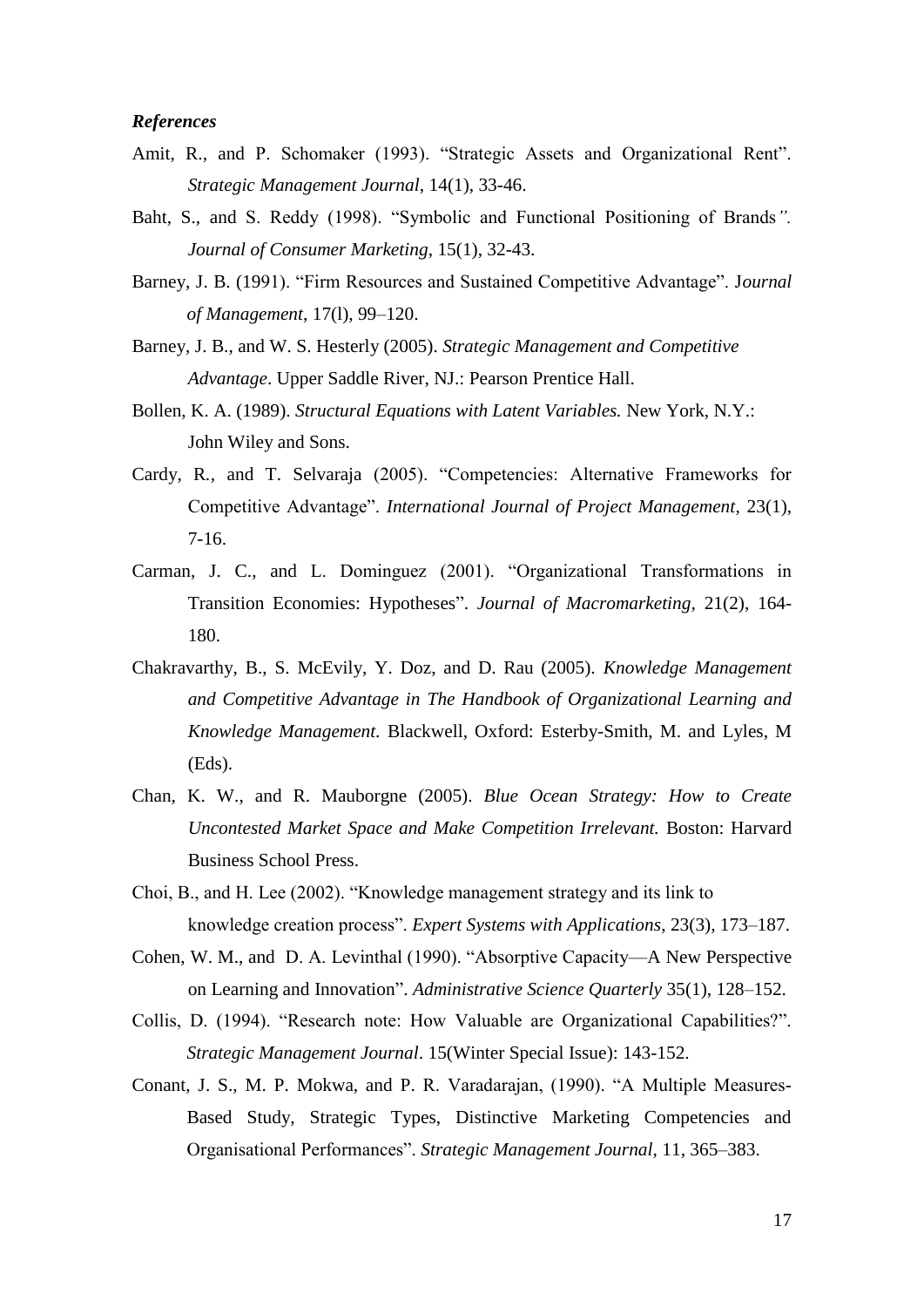Conant, J., D. Smart, and R. Solano-Mendez (1993). "Generic Retailing Types, Distinctive Marketing Competencies, and Competitive Advantage". *Journal of Retailing,* 69(3), 254-279.

Consejo General de Colégios Farmacéuticos de España (2011). Informe Anual. Madrid.

- Del Barrio, S., and T. Luque (2000). *Técnicas de análisis de datos en investigación de mercados.* Madrid, España: Pirámide.
- Dess, G., and R. Robinson (1884) "Measuring Organizational Performance in the Absence of Objective Measures: The Case of the Privately Held Firm and Conglomerate Business Unit". *Strategic Management Journal,* 5, 265-273.
- Devlin, S. J., H. K. Dong, and M. Brown (1993). "Selecting a Scale for Measuring Quality"*. Marketing Review,* 5(3), 12-17.
- Diallo, M. F. (2012). "Effects of Store Image and Store Brand Price-Image on Store Brand Purchasing Intention: Application to an Emerging Market". *Journal of Retailing and Consumer Services*, 19(3), 360-367.
- Dröge, C., S. Vickery, and R. Markland (1994). "Sources and Outcomes of Competitive Advantage: An Exploratory Study in the Furniture Industry". *Decision Sciences*, 25, (5/6), 669-689.
- Grant, R. (1991). "The Resource-Based Theory of Competitive Advantages: Implications for Strategy Formulation". *California Management Review,* 33(3), 114-135.
- Grönroos, C. (1994). *Marketing y gestión de servicios. La gestión de los momentos de la verdad y la competencia en los servicios.* Madrid: Díaz de Santos.
- Hair, J. E., Jr., R. E. Anderson, and R. L. Tatham (1991). *Multivariate Data Analysis.*  New York, N.Y.: MacMillarn.
- Harel, H., and S. Tzafir (1999). "The effect of human resource management practices on the perceptions of organizational and market performance of the firm". *Human Resource Management*, 38(3), 23-25.
- Hitt, M., and D. Ireland (1985). "Corporate Distinctive Competence, Strategy, Industry and Performance". *Strategic Management Journal,* 6, 273-293.
- Huck, J. F., and T. McEwen (1991). "Competencies Needed for Small Business Success: Perceptions of Jamaican Entrepreneurs". *Journal of Small Business Management,* 29(4), 90-93.
- Jarvenpaa, S., and P. Todd (1997). "Consumer Reactions to Electronic shopping on the World Wide Web". *International Journal of Electronic Commerce*, 1(2), 59-88.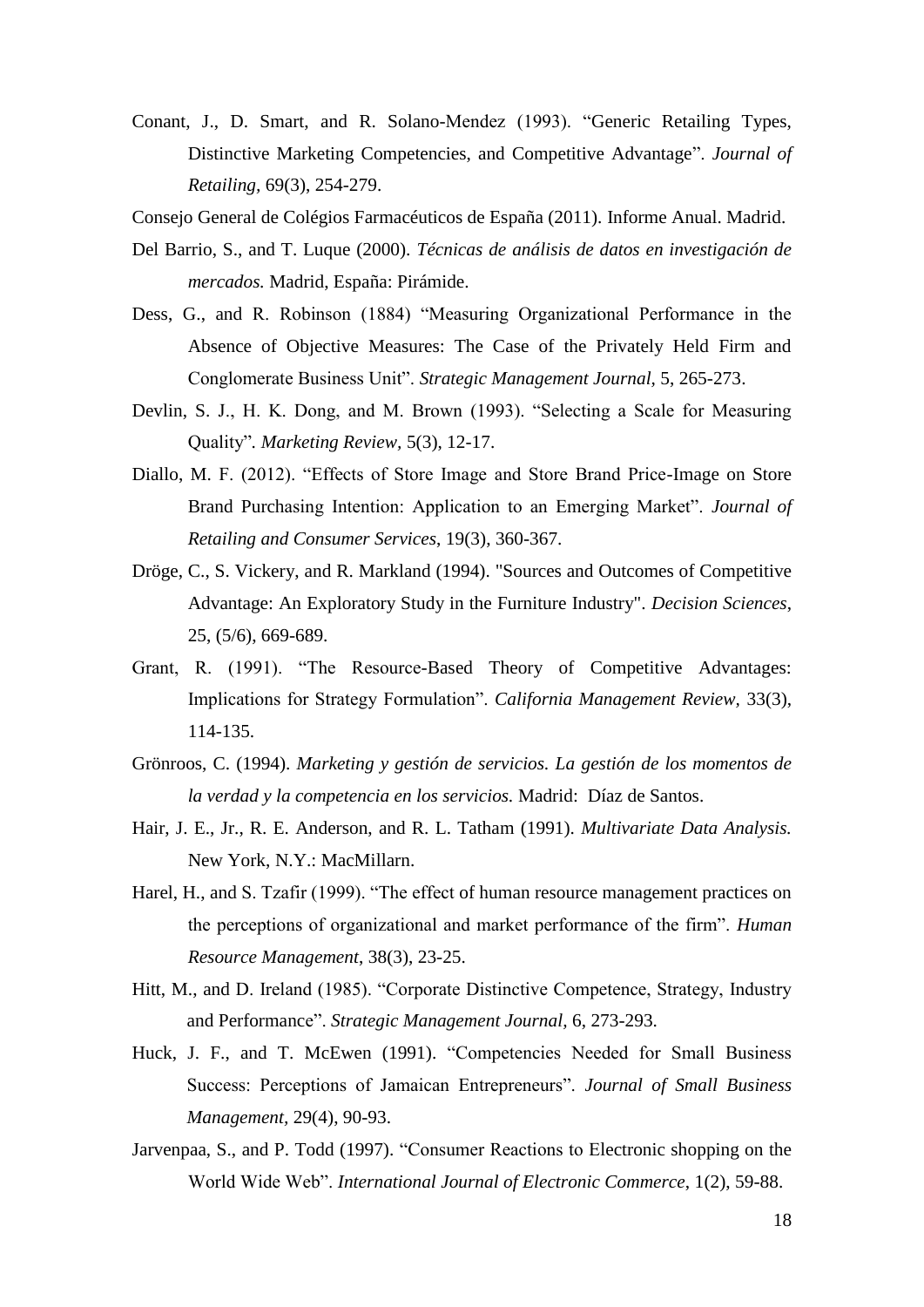- Jöreskog, K. G., and D. Sörbom (1982). "Recent Developments in Structural Equation Modeling". *Journal of Marketing Research*, 19, 404-416.
- Kogut*,* B*.,* and U. Zander (1996). *"*What firms do? Coordination*,* Identity*,* and Learning*". Organization Science,* 7(5), 502*-517*
- Kraaijenbrink, J., J. C. Spender, and A. J. Groen (2010), "The Resource-Based View: A Review and Assessment of Its Critiques", *Journal of Management*. 36(1), 349- 372.
- Lado, A., N. Boyd, and P. Wright (1992). "A Competency-Based Model of Sustainable Competitive Advantage: Toward a Conceptual Integration". *Journal of Management*, 18(1), 77-91.
- Lavie, D. (2006). "The Competitive Advantage of Interconnected Firms: An Extension of the Resource-Based View", *[The Academy of Management Review,](http://www.jstor.org/action/showPublication?journalCode=acadmanarevi)* 31(3) 638- 658.
- Levy, M., J. Baker, and D. Grewal (1992). "An Experimental Approach to Making Retail Store Environment". *Journal of Retailing,* 68(4), 445-460.
- Man, T., and T. Lau (2008). "Entrepreneurial Competencies and the Performance of Small and Medium Enterprises: An Investigation Through a Framework of Competitiveness". *Journal of Small Business and Entrepreneurship,* 21(3), 257- 276.
- Martineau, P. (1958). "The Personality of the Retail Store*". Harvard Business Review*, 36(1), 47-55.
- McGee, J., and B. Finney (1997). "Competing Against Retailing Giants: A Look at the Importance of Distinctive Marketing Competencies". *Journal of Business and Entrepreneurship,* 9(1), 59-70.
- McGee, J., and M. Peterson (2000). "Towards the Development of Measures of Distinctive Competencies among Small Independent Retailers". *Journal of Small Business Management*, 38(2), 19-33.
- McGoldrick, P., and M. Thomson (1992). *Regional Shopping Centres*. Aldershot, UK: Avebury.
- Megicks, P. (2001). "Competitive Strategy Types in the UK Independent Retail Sector". *Journal of Strategic Marketing,* 9(4), 315-328.
- Miller, D., C. Dröge, and S. Vickery (1997). "The Impact of Performance on the Functional Favouritism of CEOs in Two Contexts". *Journal of Management*, 23(2), 147-168.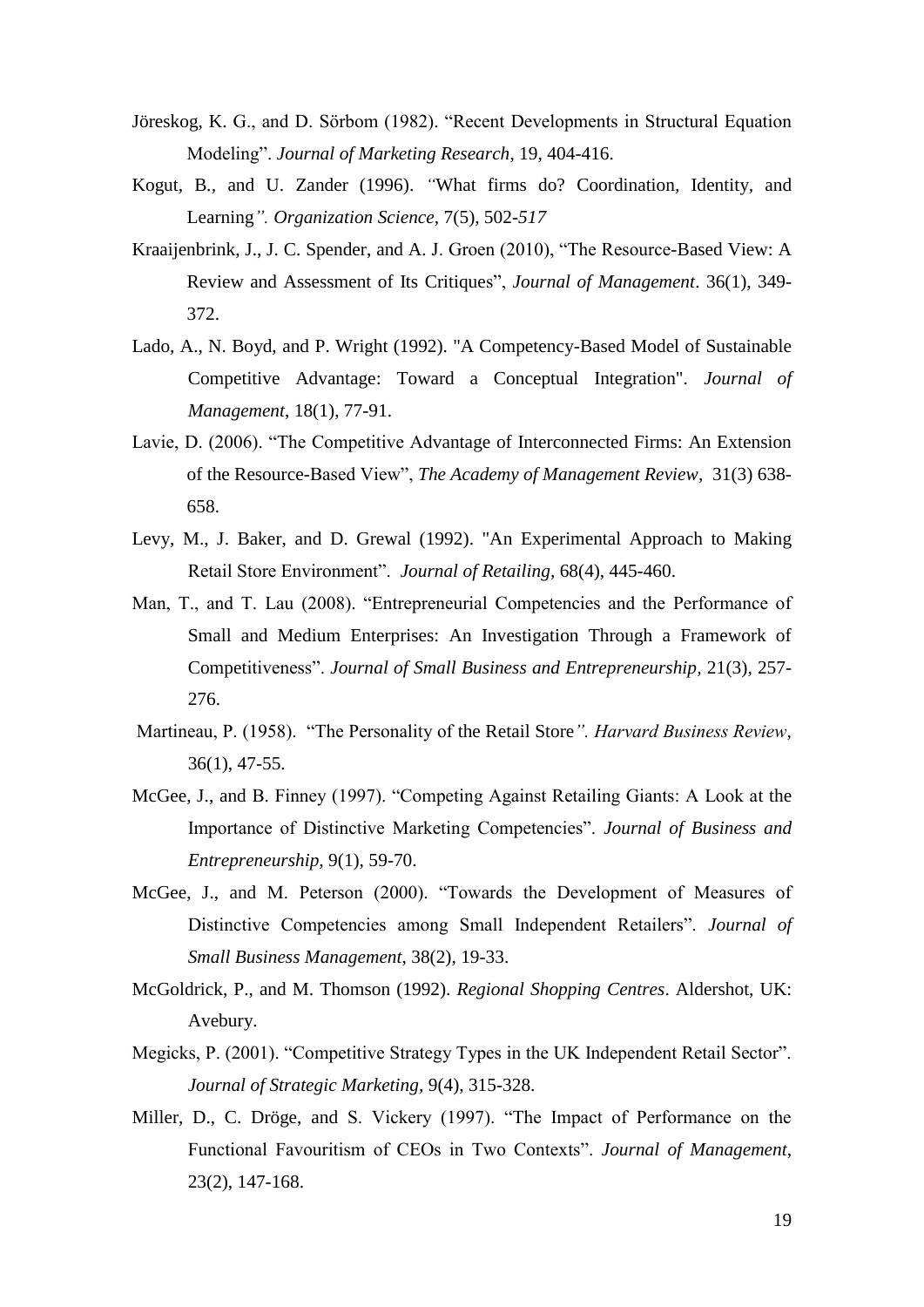- Mooney A. (2007). "Core Competence, Distinctive Competence, and Competitive Advantage: What is the Difference?" Stevens Institute of Technology, Hoboken, N. J., Heldref Publications, *Journal of Education for Business,* Nov.-Dec. 83(2), 110-115.
- Muñiz, J., G. Prieto, L. Almeida, and D. Bartram (1999). "Test use in Spain, Portugal and Latin American countries". *European Journal of Psychological Assessment*, 15(2), 151-157.
- Neil, T. (1986). "Distinctive Competence: A Marketing Strategy for Survival". *Journal of Small Business Management,* 24(1), 16-21.
- Newbert, S. L. (2007). "Empirical Research on the Resource Based View of the Firm: An Assessment and Suggestions for Future Research". *Strategic Management Journal*, 28(2), 121-146.
- Nonaka, I. (1991): "The Knowledge-Creating Company". *Harvard Business Review*, 69(6), 96-104.
- R. Development Core Team, (2008). R: A language and environment for statistical computing. R. Foundation for Statistical Computing, Vienna, Austria. ISBN 3- 900051-07-0.
- Martín, R., V. Fernández, and E. García (2017). "Encouraging Organizational Performance Through the Influence of Technological Distinctive Competencies on Components of Corporate Entrepreneurship". *International Entrepreneurship and Management Journal*, *13*(2), 397-426.
- Snow, C., and L. Hrebiniak (1980). "Strategy, Distinctive Competence, and Organizational Performance". *Administrative Science Quarterly*, 25(2), 317-336.
- Solek –Borowska, C. (2017). "Knowledge Creating Processes in Small and Medium Enterprises: A Polish Perspective". *Online Journal of Applied Knowledge Management*, 5(2), 61-75.
- Spanos Y., and S. Lioukas (2001). "An Examination into the Casual Logic of Rent Generation: Contrasting Porter's Competitive Strategy Framework and the Resource-Based Perspective". *Strategic Management Journal*, 22(11), 907-934.
- Srinivas K., and N. Suresh (2014). "Impact of Trends in Indian Pharmaceutical Industry on Training & Development Practices and Birth of Innovative Approaches". *International Journal of Management and Social Science Research Review*, 1(2), 95-103.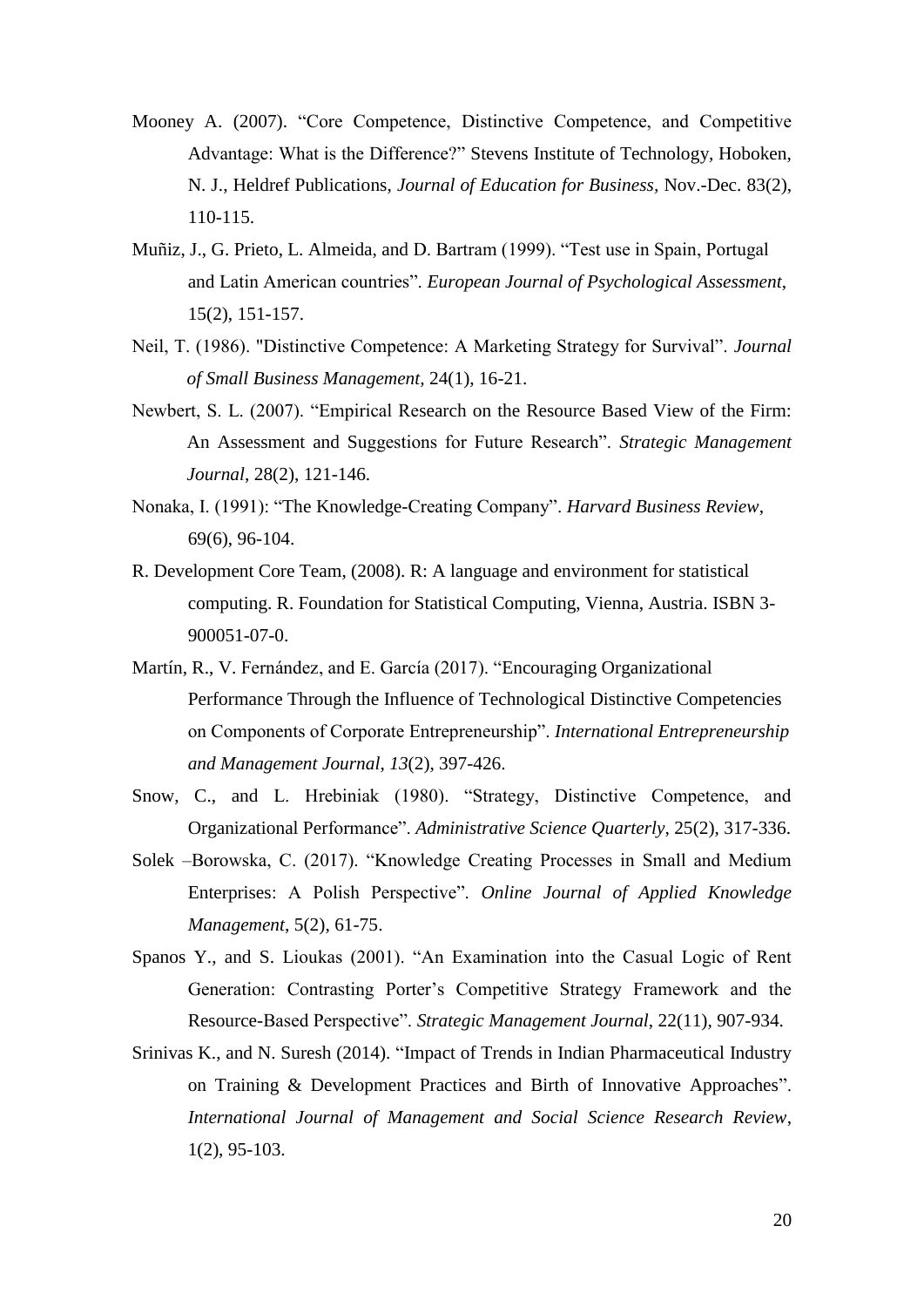- Stoner, C. R. (1987). "Distinctive Competence and Competitive Advantage". *Journal of Small Business Management*, 25(April), 33-39.
- Teece, D. J., G. Pisano, and A. Shuen (1997). "Dynamic capabilities and strategic management". *Strategic Management Journal,* 18(7), 509–533.
- Tolstoy, D. (2009). "Knowledge Combination and Knowledge Creation in a Foreign Market Creation". *Journal of Small Business Management*, 47(2), 202-220.
- Ukens, C. (1997). "Keep it up". *Drug Topics*, 141(8), 18.
- Uusitalo, O. (2001). "Consumer Perceptions of Grocery Retail Formats and Brands*". International Journal of Retail and Distribution Management,* 29(5), 214-225.
- Vogler, S., D. Arts, and C. Habl (2006). Community Pharmacy in Europe. Lessons from Deregulation - Case Studies. February, Austrian Health Institute, Vienna, Austria, 21-32.
- Voigt, K. I., O. Buliga, and K. Michl (2017). Introduction. In *Business Model Pioneers*. 3-6. Springer, Cham.
- Voss, U., M. Brettel (2014). "The effectiveness of Management Control in Small Firms: Perspectives from Resource Dependence Theory". *Journal of Small Business Management*, 52(3), 569-587.
- Voldernick, B., P. De Bas, N. Van Gorp, and N. Philipsen (2007). "Study of Regulatory Restrictions in the Field of Pharmacies". Rotterdam, Nederland: Ecorys.
- Wagner III, J. A., and J., Hollenbeck (2014). "*Organizational Behavior: Securing Competitive Advantage"*. Routledge.
- Wernerfelt, B. (1984). "A Resource-Based View of the Firm." *Strategic Management Journal*, 5(2), 171–180.
- Wong, K. Y. and E*.* Aspinwall (2005)*. "*An Empirical Study of the Important Factors for Knowledge-Management Adoption in the SME Sector." *Journal of Knowledge Management*, 9(3), 64–82.
- Wu, P. C., G. Yeh, and C. Hsiao (2010). "The Effect of Store Image and Service Quality on Brand Image and Purchase Intention for Private Label Brands". *Australian Marketing Journal,* 19(1), 30-39.
- Woodside, A. G ., D. P. Sullivan, and R. J. Trappey (1999) . "Assessing Relationships among Strategic Types, Distinctive Marketing Competencies, and Organizational Performance". *Journal of Business Research,* 45(2), 135 – 146.
- Xiong, C. (2005). "New Goods and the Relative Demand for Skilled labor". *Review of Economics and Statistics*, 87(2), 285-298.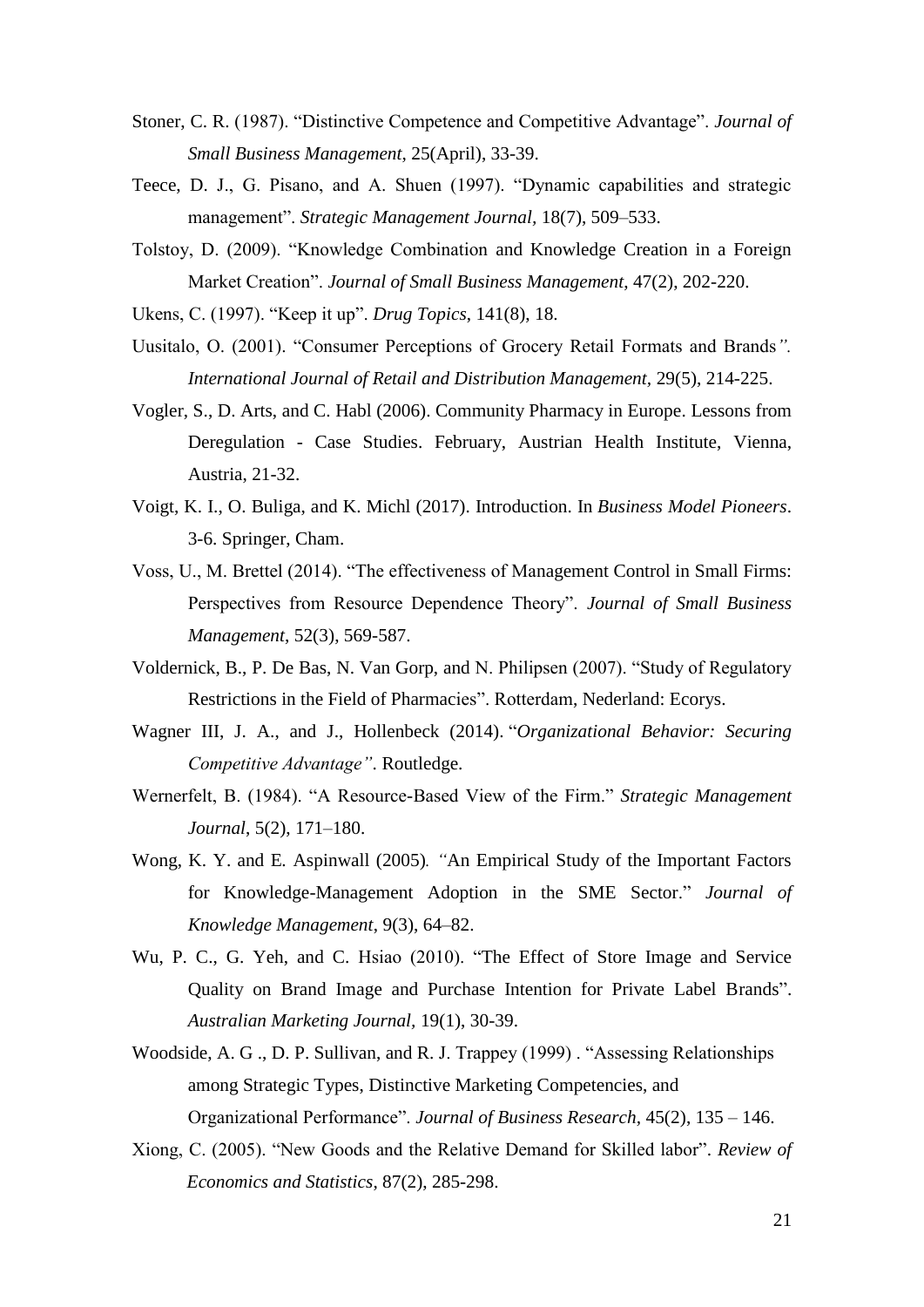Yli-Renko, H., E. Autio, and H. J. Sapienza (2001). "Social Capital, Knowledge Acquisition, and Knowledge Exploitation in Young Technology-Based Firms". *Strategic Management Journal*, 22(6–7), 587–613.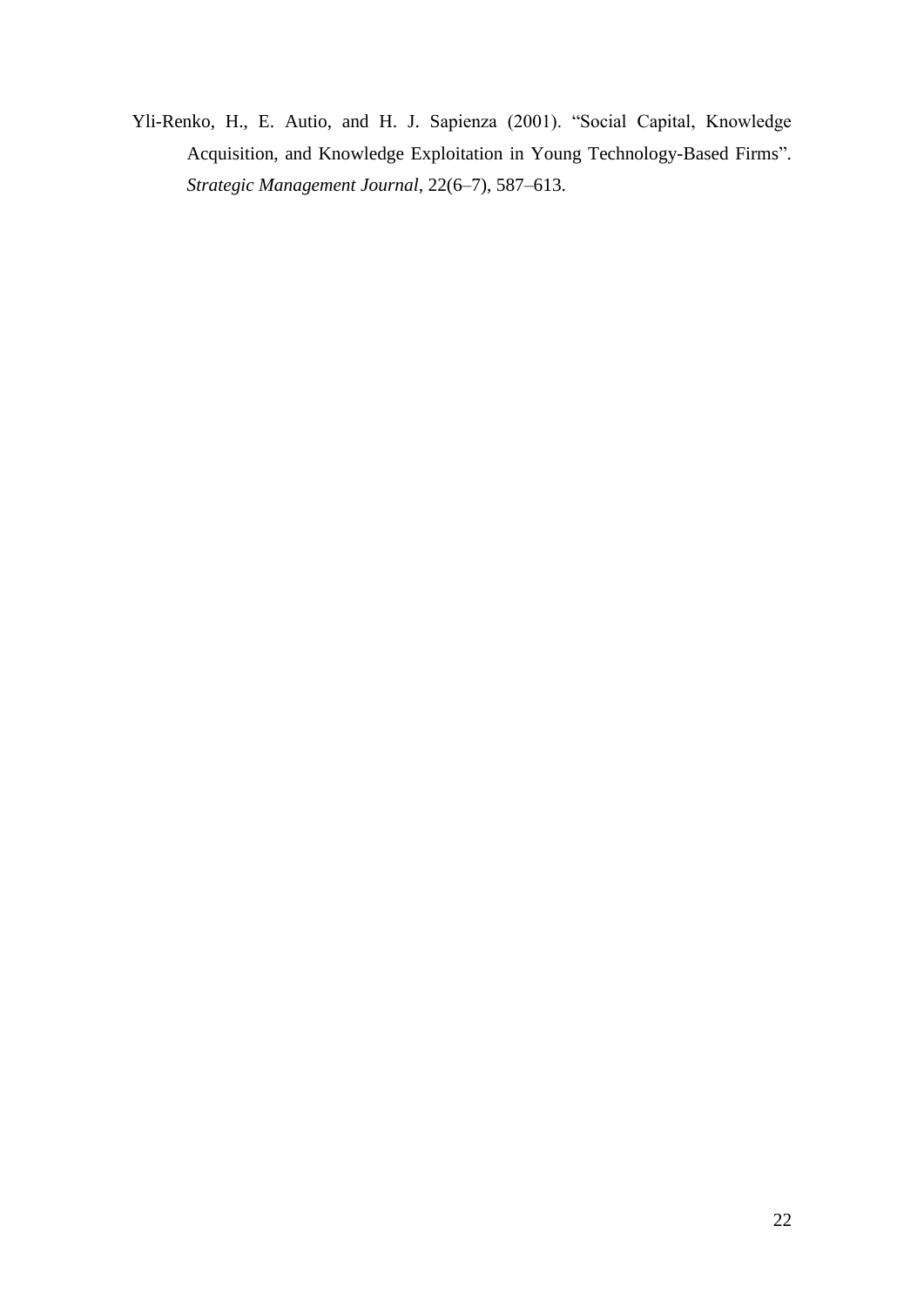**Figure 1: Research model outline**

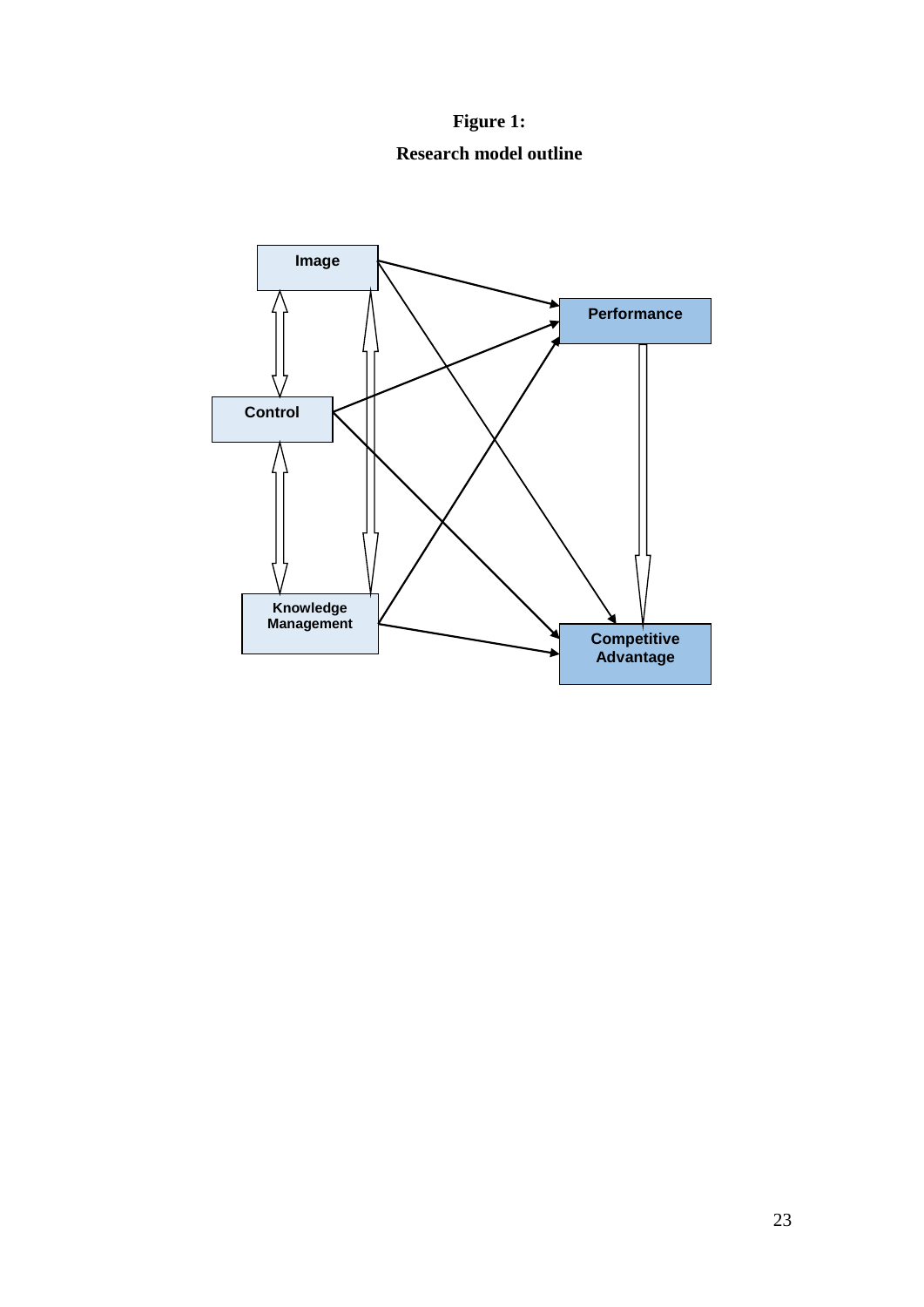



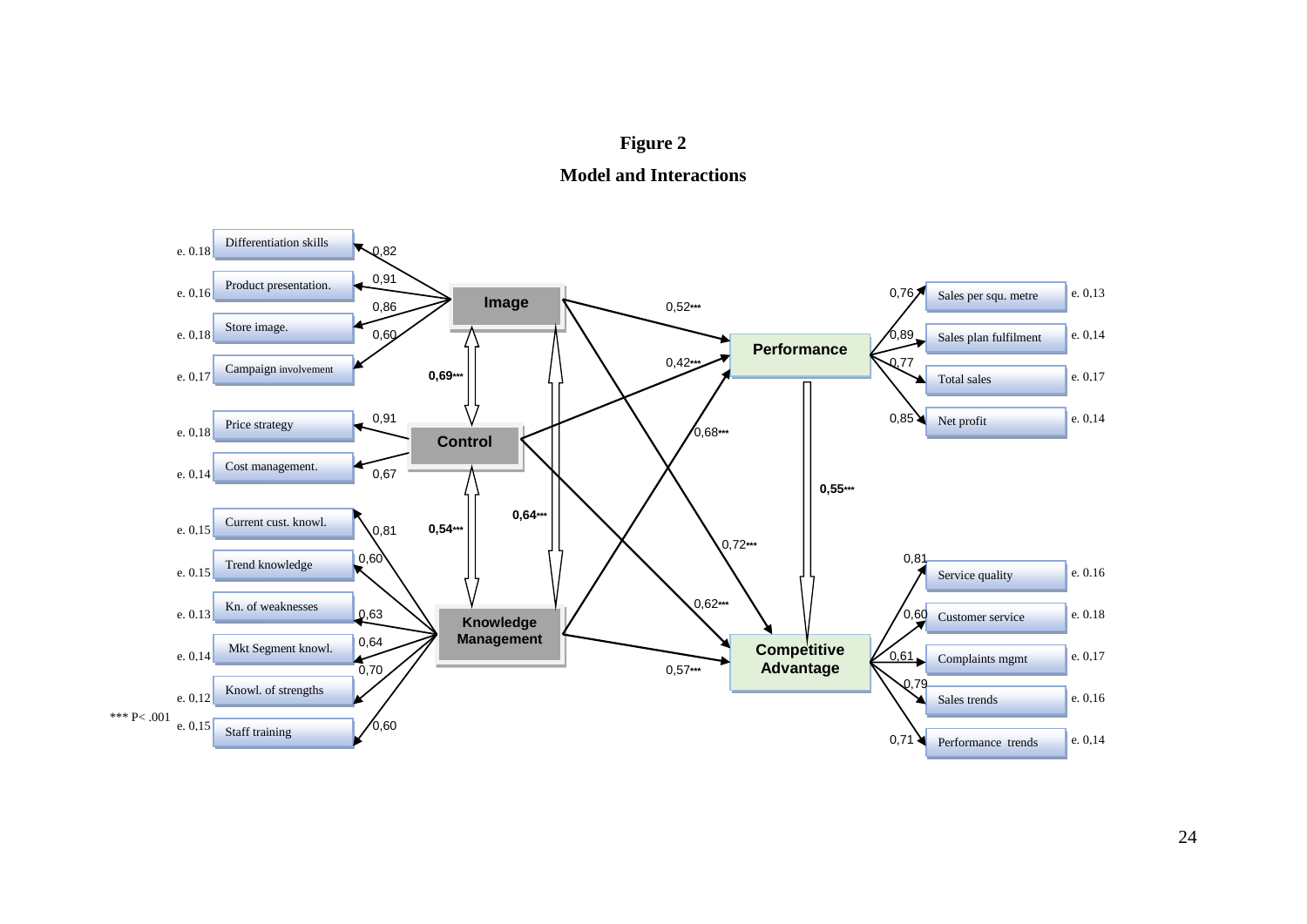# **Table 1**

# **Model goodness-of-fit indicators**

| <b>Goodness-of-fit indicators</b>                | <b>Scores</b>     |  |  |  |  |
|--------------------------------------------------|-------------------|--|--|--|--|
| Significance level p(Chisq)                      | Above 0.05: 0.054 |  |  |  |  |
| Goodness-of- Fit Index                           | Above 0.95: 0.963 |  |  |  |  |
| <b>Standardized Root Mean Square</b><br>Residual | Below 0.08: 0.062 |  |  |  |  |
| Root Mean Square Error of<br>Approximation       | Below 0.08: 0.059 |  |  |  |  |
| Normed Fit Index                                 | Above 0.95: 0.963 |  |  |  |  |
| Non-Normed Fit Index                             | Above 0.95: 0.978 |  |  |  |  |
| Comparative Fit Index                            | Above 0.95: 0.954 |  |  |  |  |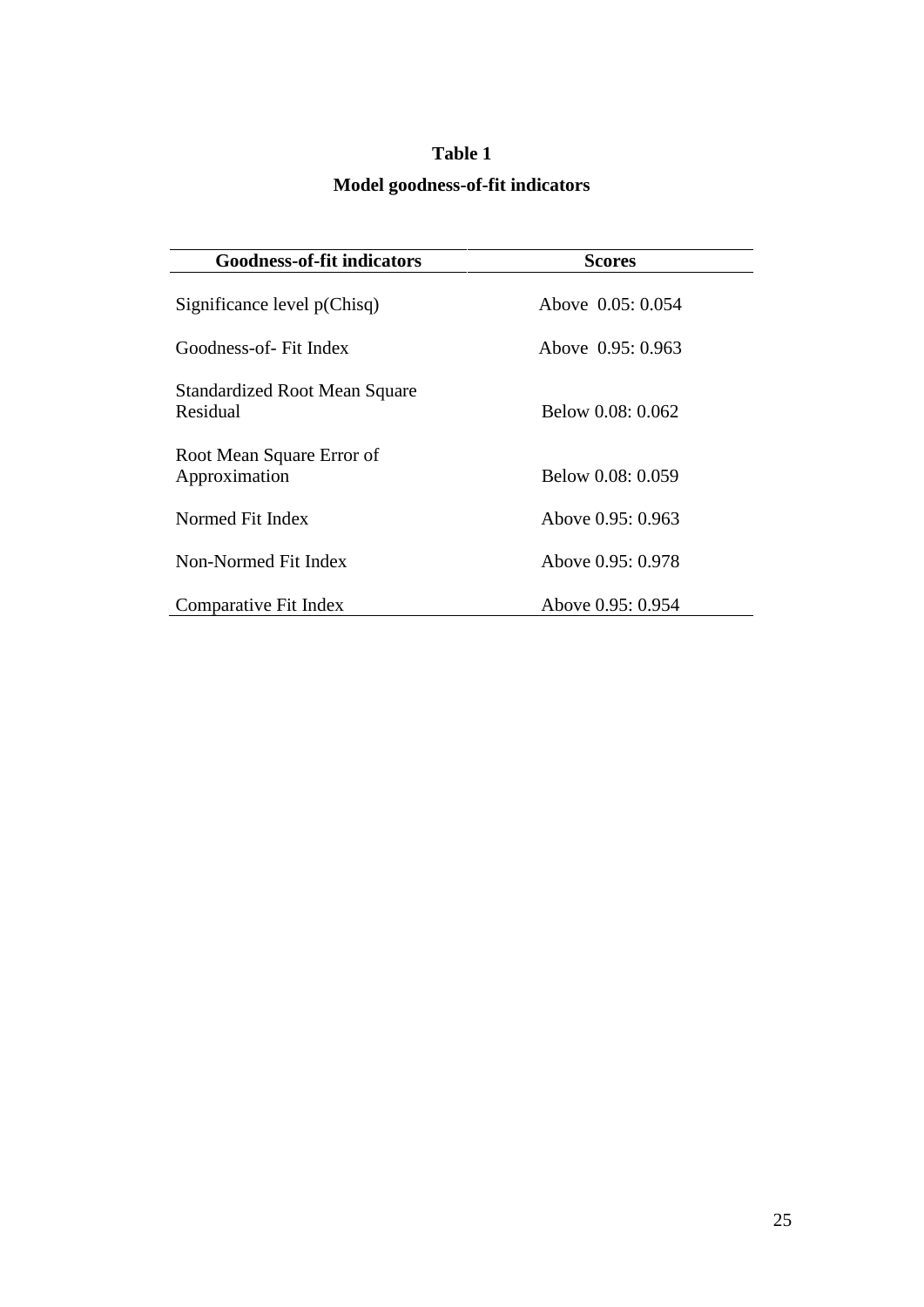## Appendix 1. Survey questionnaire

**Please score your pharmacy on the following criteria using this scale of 1 to 7: (1= much worse than other pharmacies, 7= much better than other pharmacies).**

| 1. | Knowledge of current customers.                                                                                                                                                                                    |                   |    | 3               |    | 5                       | 6               |    |
|----|--------------------------------------------------------------------------------------------------------------------------------------------------------------------------------------------------------------------|-------------------|----|-----------------|----|-------------------------|-----------------|----|
| 2. | Knowledge of potential customers.                                                                                                                                                                                  | 11                | 12 | 3               | 4  | 5                       | $\vert 6 \vert$ |    |
| 3. | Knowledge of your most direct<br>competitors.                                                                                                                                                                      | 1                 | 2  | 3               | 4  | 15                      | 6               | 17 |
| 4. | Knowledge of pharmaceutical<br>business trends.                                                                                                                                                                    | 1                 | 12 | $\vert 3$       | 14 | 15                      | $\overline{6}$  | 17 |
| 5. | Sales per m <sup>2</sup> : Total number of m <sup>2</sup><br>of customer service area divided by<br>total sales. For the size of my<br>pharmacy, I sell much more (7) -<br>much less (1) than other<br>pharmacies. | $\vert$ 1         | 2  | $\vert 3 \vert$ | 14 | 15                      | $\overline{6}$  |    |
| 6. | Knowledge of the weaknesses of<br>our pharmacy.                                                                                                                                                                    | $\lceil 1 \rceil$ | 12 | 3               |    | 5                       | 6               |    |
| 7. | Market segmentation and targeting<br>skills (Young vs. older people, men<br>vs. women, high vs. low purchasing<br>power etc.)                                                                                      | $\Box$ 1          | 2  | 3               | 14 | 15                      | 6               | l7 |
| 8. | Success at meeting sales goals.                                                                                                                                                                                    | 1                 | 12 | 3               | 4  | 15                      | 6               | 17 |
| 9. | Skill at differentiating your outlet,<br>product offer and services from<br>those of other pharmacies.                                                                                                             | 1                 | 12 | 3               | 14 | 15                      | 16              |    |
|    | Cash management skills: end of<br>10 month payments are easier/harder<br>for us than for other pharmacies.                                                                                                         | $\vert$ 1         | 12 | 3               | 4  | 15                      | 6               |    |
|    | 11 Customer service quality.                                                                                                                                                                                       | $\mathbf{11}$     | 12 | 3               | 14 | 15                      | 6               | 7  |
| 12 | Financial resource allocation: My<br>billing and payment management is<br>much better $(7)$ – much worse $(1)$<br>than that of other pharmacies.                                                                   | $\vert$  1        | 12 | 3               |    | 15                      | 6               |    |
| 13 | Selection of new product offers<br>and new product lines.                                                                                                                                                          | 11                |    |                 |    | 5                       | 6               |    |
|    | 14 Effectiveness of pricing strategies.                                                                                                                                                                            | 1                 | 2  | 3               | 4  | 5                       | 6               | 7  |
| 15 | Cost management and control<br>effectiveness (water, electricity,<br>telephone, product purchases, staff,<br>advertising)                                                                                          | $\vert$ 1         | 2  | $\vert 3$       | 14 | $\mathsf{\overline{5}}$ | $\vert$ 6       | 17 |
| 16 | Control and assessment of sales<br>plan.                                                                                                                                                                           | 1                 | 2  | 3               | 14 | 5                       | 6               | 17 |
| 17 | Effectiveness of advertising<br>actions.                                                                                                                                                                           | $\vert$ 1         | 2  | $\mathbf{3}$    | 4  | 5                       | 6               | 7  |